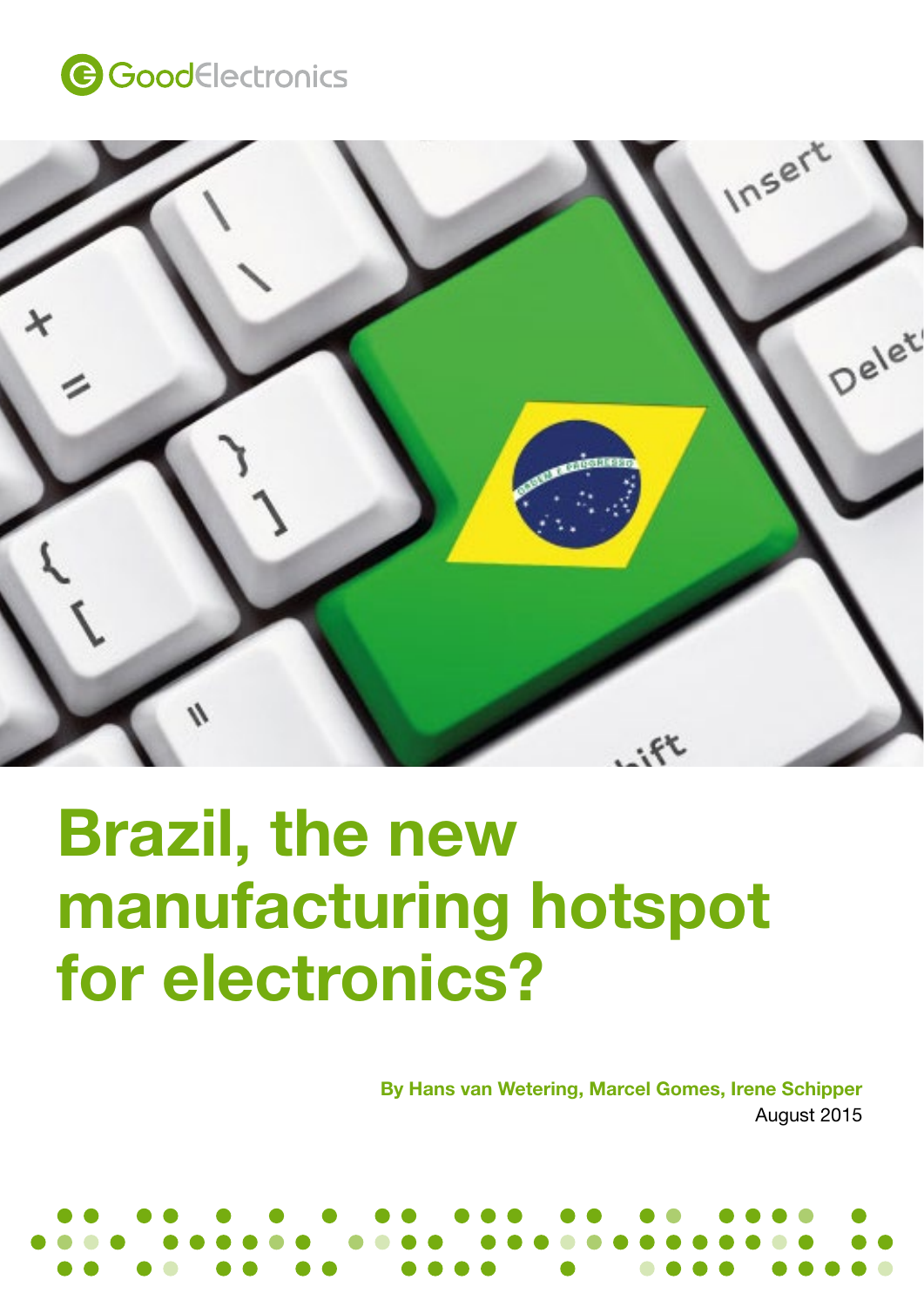# **Contents**

| Labor laws, labor inspection manufactured and the control of the control of the control of the control of the |    |
|---------------------------------------------------------------------------------------------------------------|----|
| Corporate social responsibility and the electronics industry in Brazil  14                                    |    |
|                                                                                                               |    |
| Labor conditions in Brazil and Brazilian electronics industry - general outlook  19                           |    |
|                                                                                                               | 21 |
|                                                                                                               | 22 |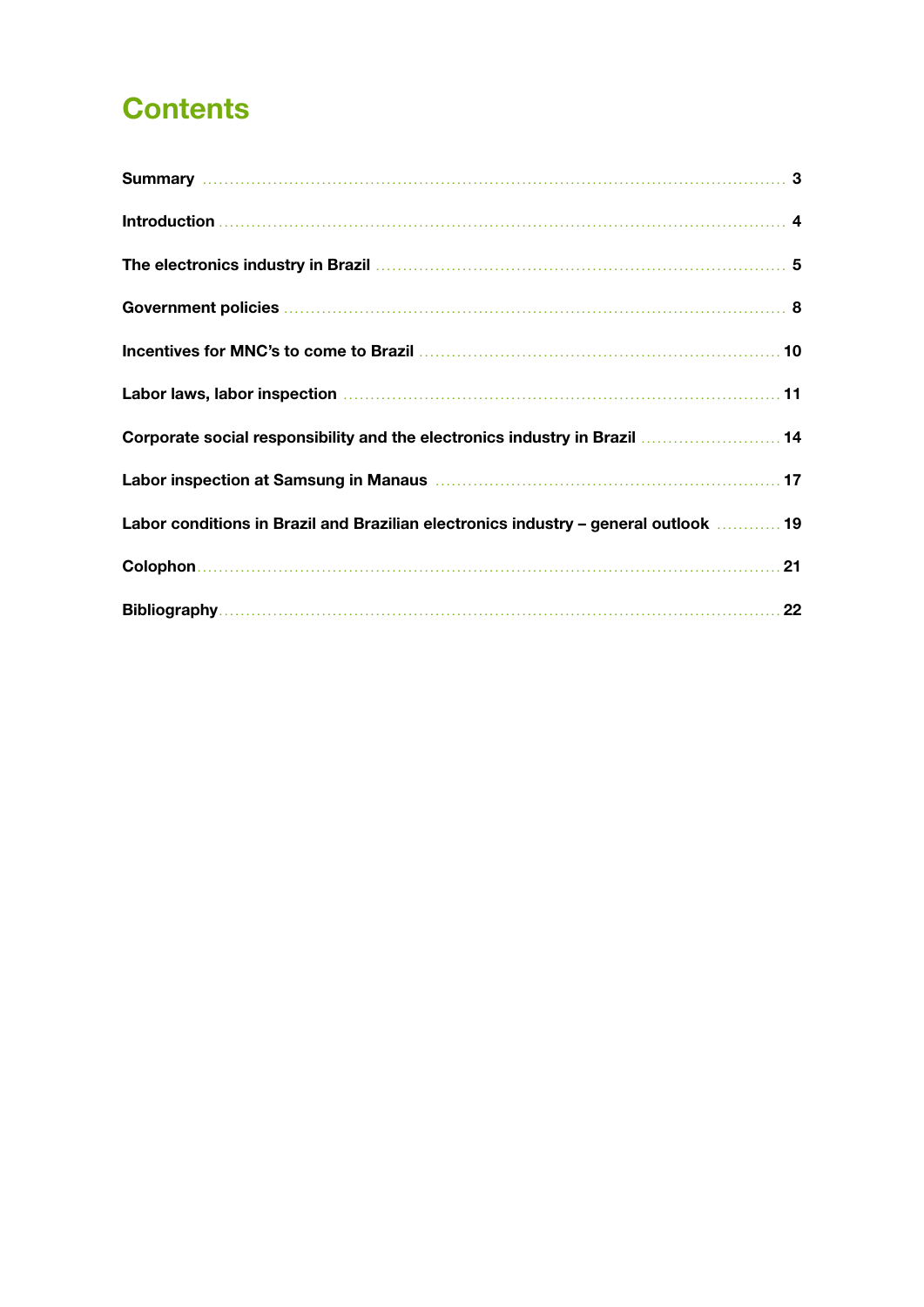# <span id="page-2-0"></span>**Summary**

Attracted by more than a decade of economic growth and a fast expanding Brazilian middle class hungry for computers, smartphones and tablets, many multinational companies in the electronics and electrical industry in recent years have found their way to Brazil, entering into partnerships with local manufacturing companies or setting up manufacturing facilities of their own. By doing so they avoid Brazil's high import taxes and qualify for a list of tax-breaks, which consecutive Brazilian governments have scattered all over the domestic electrical and electronics industry – a sector seen as the spearhead of a process to modernize the country's industry as a whole. Often these large foreign companies are given additional benefits in return for investments in R&D and the creation of high-quality jobs.

Research, however, suggests that so far these objectives have not been realized. Promised investments haven't all materialized, and industrial activity is still predominantly simple assemblage. The industry's trade balance in the meantime is highly unfavorable to Brazil. National industry itself is still not competitive in the global marketplace and transnational corporations in Brazil tend to focus on the growing domestic market. Companies in Brazil have to deal with stringent labor laws, well-organized unions and an active labor inspection system. Offenses including excessive working hours, irregular outsourcing and inferior working conditions are commonplace and point to a structural problem.

Labour inspection progress has been made in recent years, but so far it has proved impossible for labor inspectors to monitor all companies on a regular basis. Further examination is needed to establish to what extent offenses are either industry endemic and, or companies violate their own codes of conduct. The hellish conditions known to exist in manufacturing hotspots elsewhere in the world, however, haven't surfaced in Brazil.

G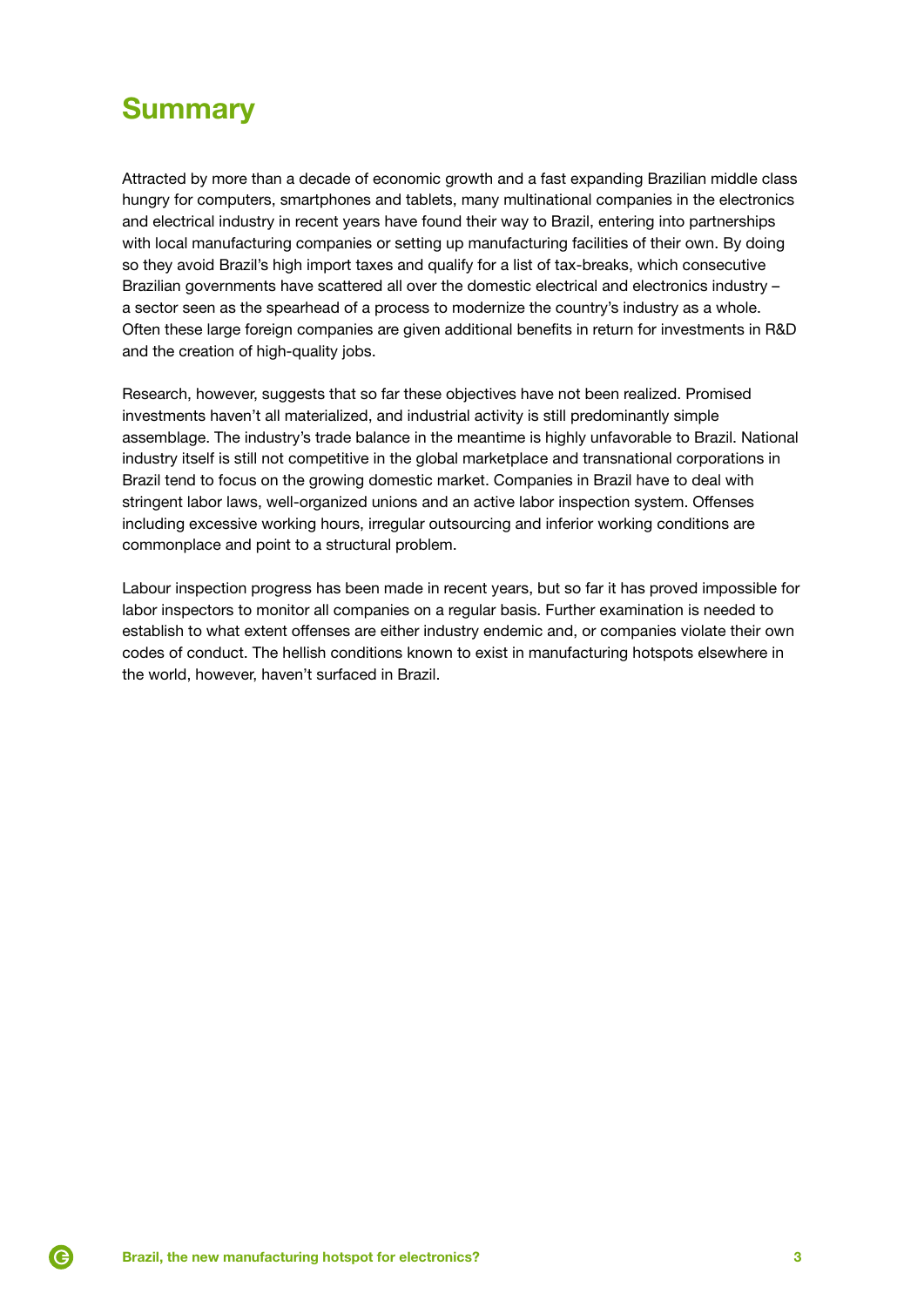# <span id="page-3-0"></span>Introduction

In recent years several electronics multinationals (a.o Foxconn, LG, Samsung) set up business in Brazil. Brazil looked like it would become the next global manufacturing hotspot. In this paper we aim to provide an overview of the current situation, both in terms of statistics and – taking into account the situation in manufacturing hotspots elsewhere in the world – concerning labor conditions. Additionally we investigate what motivated these companies to come to Brazil.

#### About the authors

Hans van Wetering is a Dutch journalist specialized in Portugal and Brazil. He has published prolifically about Brazilian society. Marcel Gomes is a Brazilian journalist and currently the general secretary of the NGO Repórter Brasil. Irene Schipper is a senior researcher, specialised in the electronics sector, at the Centre for Research on Multinational Corporations (SOMO) based in the Netherlands.

G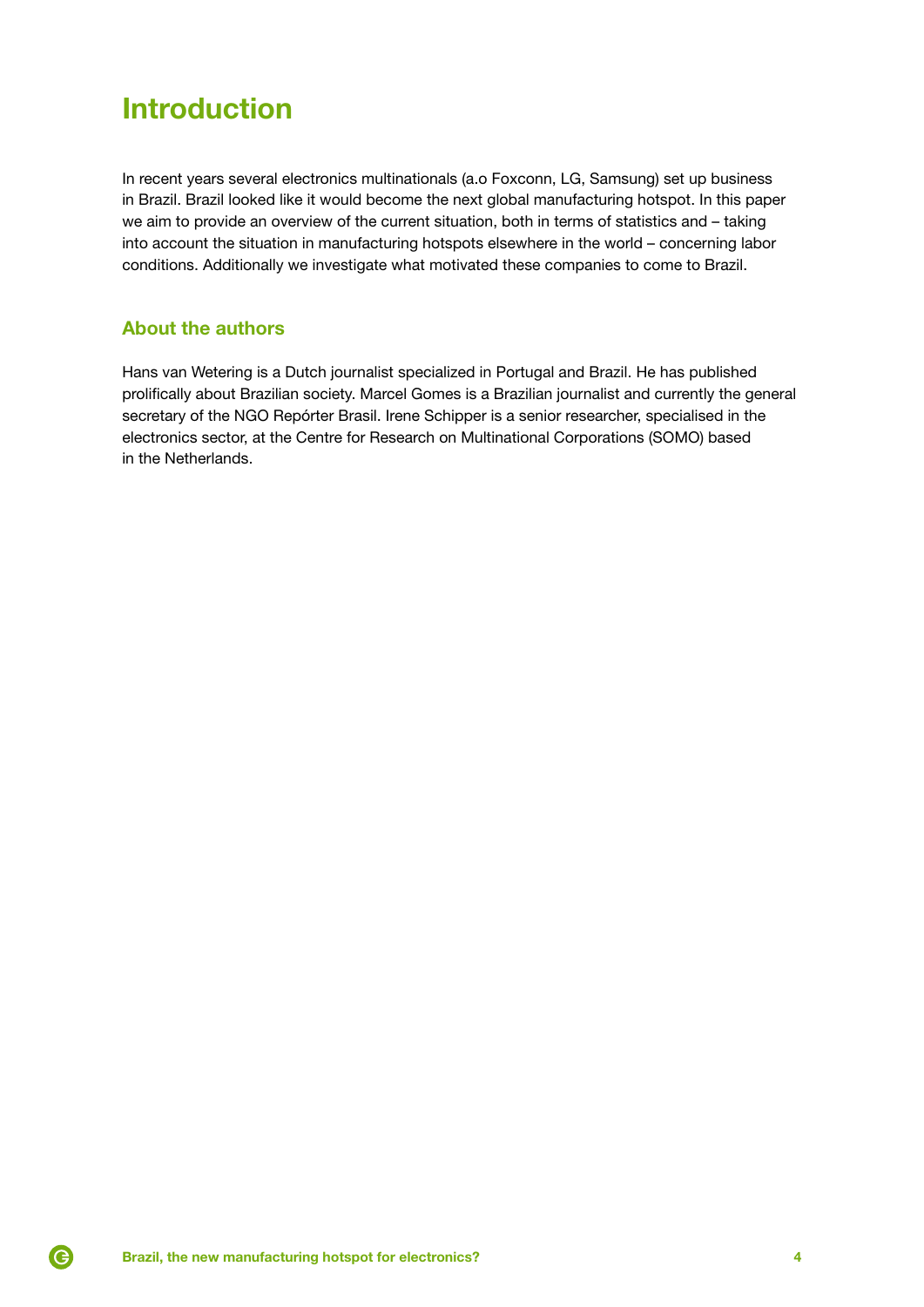# <span id="page-4-0"></span>The electronics industry in Brazil

To understand why multinational companies are interested in Brazil a simple glance at the statistics says it all: Brazil has more than two hundred million inhabitants and a long period of sustained, strong economic growth making it the seventh largest economy in the world (in GDP).<sup>1</sup>

The electrical and electronics industry complex – television sets, mobile phones, household appliances, computers, and the list goes on – which employs 174.000 people (2014) has been part of this process of growth.<sup>2</sup> With total earnings of USD 50 billion in 2014 it is still rather small in comparison with other major industry complexes, but its portion in Brazil's Gross Domestic Product (GDP) grew 30% in the last decade, from 2,3% to 3% of GDP.<sup>3</sup> Since 2011, Brazil has been the world's third largest market for computer sales, and the fifth largest market for mobile phones<sup>4</sup>

#### Locations

Since Brazil is a country of continental dimensions, the electrical and electronics industry isn't concentrated in a single production hub. Small, but important hubs exist in different parts of the country, including in São José dos Campos (aviation industry), Recife (software – Samsung, Motorola and Microsoft) and Curitiba (Siemens and Positivo Informática). However, two major hubs stand apart: the Metropolitan Area of Campinas, state of São Paulo, and the Manaus Free Trade Zone in the state of Amazonas, where an impressive list of tax-breaks at federal, state and municipal-level (reduction of 75% of Income Tax, reduction of up to 88% of Import Duty and other benefits – the price of land for construction of the industry for instance is symbolic: about USD 0,30/square meter) have attracted major internationally renowned technology companies.<sup>5</sup>

#### Local companies and MNC's

Top ICT brands like LG, Samsung, Microsoft, Panasonic, Dell, Intel, Toshiba, Sony, Philips and Sharp, Apple, Lenovo, HP, Acer, Brother, Canon, Epson, Hitachi, Ericsson, Motorola, STMicroelectronics, Qualcomp, Toshiba, Western Digital, Xerox, NEC, Nokia, Siemens, Cisco and Huawei have moved into to Brazil in the last decade. They have done so not only to try to increase their retail sales, but also to set up production facilities, or buy existing local production facilities.

Major international Electronics Manufacturing Services (EMS) providers also found their way, like Foxconn (amongst others: production of IPhones) and FIH Mobile (Foxconn International Holding), Flextronics (Singapore), Jabil (US) and Sanmina (US). Original Design Manufacturers (ODM)

<sup>1</sup> <http://www.intelfreepress.com/news/brazil-blazes-path-for-latin-american-markets/158/>– Brazil Blazes Path for Latin American Markets – October 19, 2011

<sup>2</sup> <http://www.abinee.org.br/abinee/decon/decon15.htm>

<sup>3</sup> <http://www.pedbrasil.org.br/ped/artigos/A864C4DD910AFFAA.pdf /> [http://arquivos.portaldaindustria.com.br/app/cni\\_](http://arquivos.portaldaindustria.com.br/app/cni_estatistica_2/2015/02/11/165/INDUSTRIA_EM_NUMEROS_mai2015_mobile.pdf?r=0.45080128177) [estatistica\\_2/2015/02/11/165/INDUSTRIA\\_EM\\_NUMEROS\\_mai2015\\_mobile.pdf?r=0.45080128177](http://arquivos.portaldaindustria.com.br/app/cni_estatistica_2/2015/02/11/165/INDUSTRIA_EM_NUMEROS_mai2015_mobile.pdf?r=0.45080128177)

<sup>4</sup> http://economia.estadao.com.br/noticias/negocios,brasil-assume-3-lugar-na-venda-mundial-de-computador,80422e / <http://www.teleco.com.br/pais/celular.asp>

<sup>5</sup> The Brazil Business – Egil Fujikawa Nes – 10 September 2012 – [http://thebrazilbusiness.com/article/manaus-free-trade](http://thebrazilbusiness.com/article/manaus-free-trade-zone)[zone](http://thebrazilbusiness.com/article/manaus-free-trade-zone)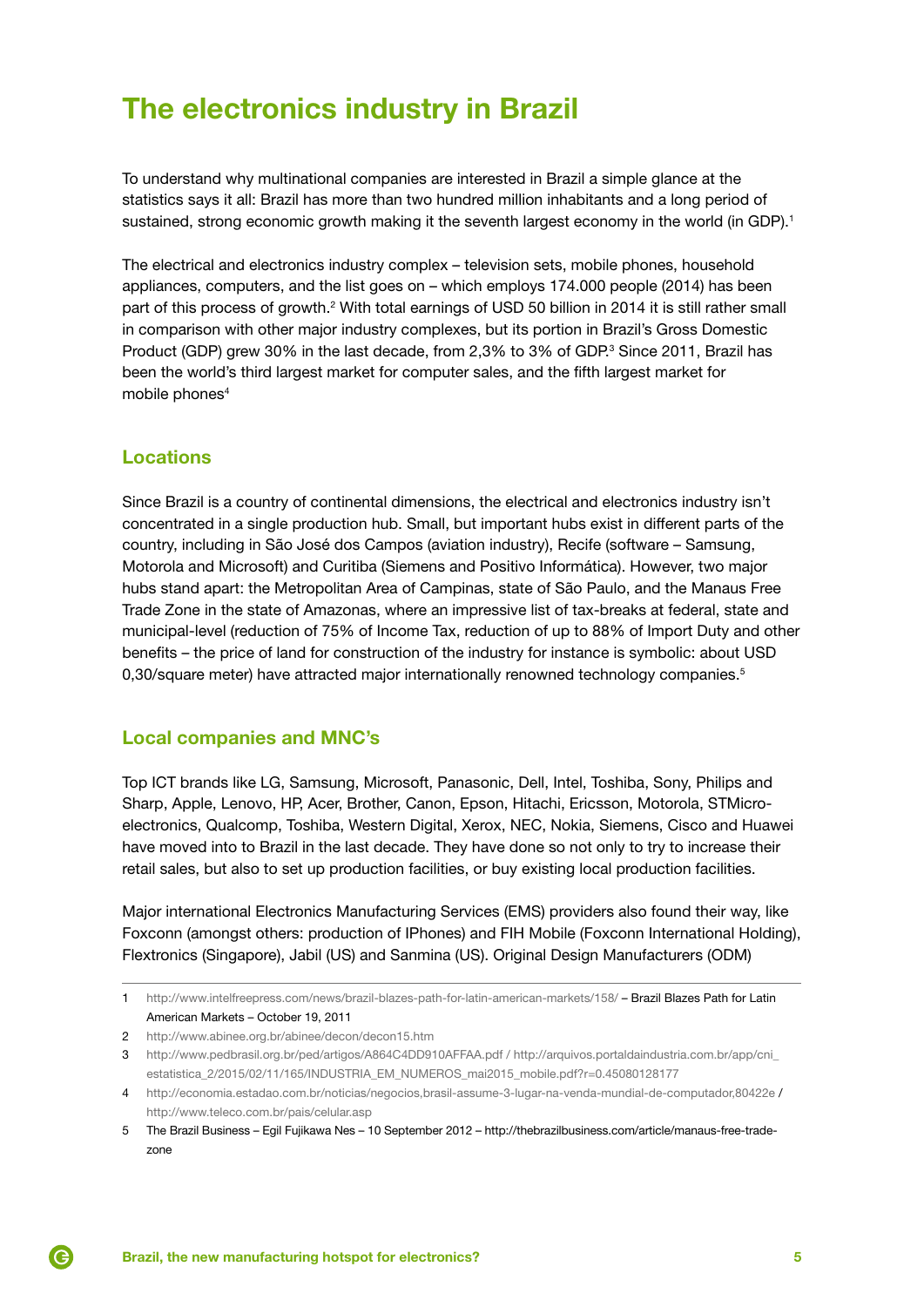#### Selection of electronic hubs in Brazil



however have not been so eager. Of the ten largest in the world only one found its way to Brazil: Cal-Comp Electronics & Communications (Taiwan).

Top international ICT brands face tough competition within Brazil from domestic companies including Itautec in Jundiaí/SP (a.o. consumer electronics) and Positivo informática, which is the tenth largest computer manufacturer in the world. Positivo alone in 2013 controlled 16.7% of the national PC-market and still enjoys a big market share in education and government-projects: 40.7% (2012).6 Lenovo was market-leader with 18.35%, after buying CCE, a large Brazilian PC-manufacturer.<sup>7</sup>

#### Trade balance – import/export

Statistics show that after a decade of rapid growth revenues in the sector have recently been under severe pressure. This is partly due to the economic downturn of the Brazilian economy as a whole since 2013, combined with consumers preferring to buy cheaper tablets over expensive desktops. In the long term market researchers expect the domestic Brazilian market will continue to grow, supported by government policy and increasing access to broadband Internet around the country.<sup>8</sup> A glance at the statistics makes clear that the expansion of the electronics market in Brazil over the past decade has not, as might be expected, resulted in a positive trade balance. The industry's trade balance is highly unfavorable to Brazil. In 2014, the electronics industry imported USD 41.1 billion and exported only USD 6.5 billion – a USD 34.6-billion deficit that takes its toll on Brazilian external accounts.

**G** 

<sup>6</sup> PC Business in Brazil – An overview – 28 december 2012 – pavanvvyas – [http://www.slideshare.net/pavanvvyas/pc-busi](http://www.slideshare.net/pavanvvyas/pc-business-in-brazil-an-overview)[ness-in-brazil-an-overview](http://www.slideshare.net/pavanvvyas/pc-business-in-brazil-an-overview) / http://www.aomevents.com/media/files/ISS%202012/ISS%20SESSION%208/Montanari.pdf 7 http://www.baguete.com.br/noticias/11/11/2013/lenovo-lider-nacional-no-mercado-de-pcs

<sup>8</sup> BMI Research – Brazil's Local Technology Manufacturing Risks and Rewards Finely Balanced – Brazil | Information

Technology | Mon Jun 15, 2015 / <http://thebrazilbusiness.com/article/plano-nacional-de-banda-larga-in-brazil> – Plano Nacional de Banda Larga in Brazil – Egil Fujikawa Nes – The Brazil Business – 28 March 2013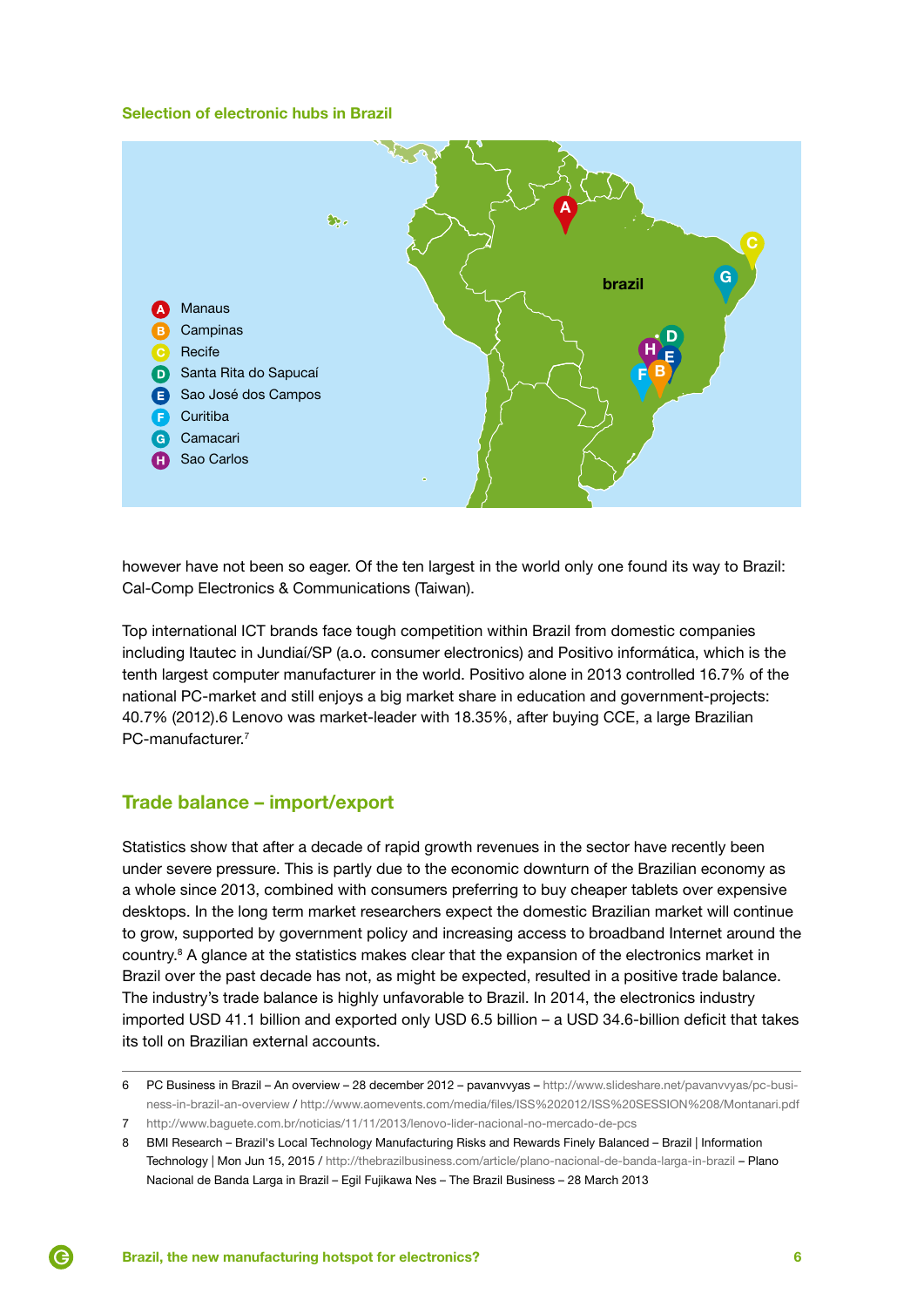|           |           | 2014 X |
|-----------|-----------|--------|
|           |           | 2013   |
| 156,745   | 153,816   | $-2%$  |
| 72.574    | 65,322    | $-10%$ |
| 7.218     | 6,552     | $-9%$  |
| 43.599    | 41,150    | $-6%$  |
| $-36.381$ | $-34.598$ | $-5%$  |
| 177.9     | 174.1     | $-2%$  |
|           | 2013      | 2014   |

#### Table 1 – Key electrical and electronics industry indicators<sup>9</sup>

Latin America accounts for 56.5% (2013) of Brazilian exports, the EU for 13.8%, and US for 18.5% (2014). On the other hand, Asia accounts for much of the import (66.2 %). Imports focus on electrical and computer components including processors, micro-controllers, memories, lasers, LED diodes and LCD-type unc onventional displays, among others. Cables for telecommunication and electricity distribution, wires, optical fibers and connectors are mostly manufactured in Brazil.

What then is the explanation for this remarkable export-deficit? The combination of stagnating investments in innovation and research by major Brazilian companies<sup>10</sup> and the steadily growing revenues in the domestic market has crippled their international competitiveness. In addition, some of the largest Brazilian electronics manufacturing companies are now controlled by major foreign groups that design the products abroad which are manufactured in Brazil with imported components and sold on the domestic market rather than for export. And last but not least the cost-price of Brazilian industrial produce has exploded in the last decade, due to rising wages and negligible productivity growth caused by a combination of insufficient skilled labor, inadequate infrastructure and excessive bureaucracy.11

<sup>9</sup> <http://www.abinee.org.br/ing/informac/decon.htm>

<sup>10</sup> Investments in innovation and research by major Brazilian companies have been stagnant since 2005, and are expected to fall further in 2015 http://exame.abril.com.br/economia/noticias/brasil-fica-em-5o-como-destino-de-investimentos.

<sup>11</sup> [http://www1.folha.uol.com.br/mercado/2014/08/1502977-produzir-no-brasil-e-23-mais-caro-do-que-nos-eua-de-acordo](http://www1.folha.uol.com.br/mercado/2014/08/1502977-produzir-no-brasil-e-23-mais-caro-do-que-nos-eua-de-acordo-com-estudo.shtml)[com-estudo.shtml](http://www1.folha.uol.com.br/mercado/2014/08/1502977-produzir-no-brasil-e-23-mais-caro-do-que-nos-eua-de-acordo-com-estudo.shtml)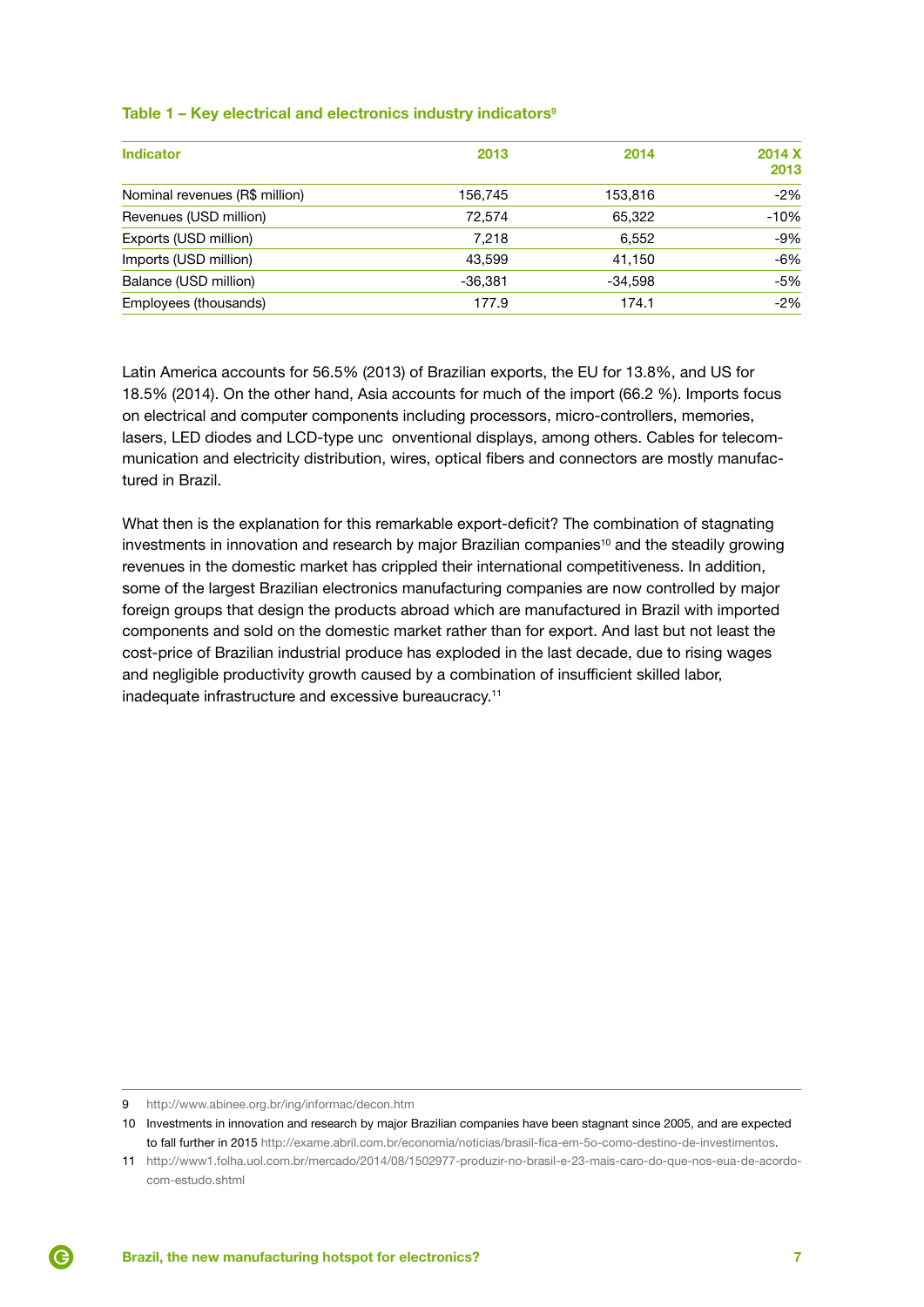# <span id="page-7-0"></span>Government policies

#### Stimulus programs to modernize the country's industry and ensure balanced economic development

Brazilian governments have for decades seen the electrical and electronics complex as the spearhead of a process to modernize the country's industry. When the government of President Luiz Inácio Lula da Silva, which included many nationalist and developmentalist politicians and economists, came to power in 2003, government policies focused on stimulating innovation and increasing electronic exports to drive growth in this sector.

"The real goals to be achieved," Maximiliano Salvadori Martinhão, telecommunications secretary of the nation's Ministry of Communication said in 2011, "is a growing share of the population getting access to the information society, with its effects on education, income, etcetera, as a tool for economic and social development and reduction of poverty."<sup>12</sup> In 2010 a National Broadband Plan (PNBL) was set up, aimed at universalizing broadband access in Brazil. The program entailed huge investments and formed another stimulus for the industry and, at the same time, for the economy of underdeveloped parts of the country. For the current government of President Dilma Rousseff, the electronics industry is one of the targets of the Greater Brazil Plan – a billion-USD government program launched in 2011 to lower the industry's tax burden and encourage innovation, local production, and exports.13

#### Protectionism

In order to stimulate domestic electrical and electronics industry and realize an enlargement of the production chain within the national territory, Brazilian companies were to be protected against cheap imports. Preferential treatment was one of the mechanisms through which this was, and still is, realized. A law proposed in 2014 determines that locally produced computers, printers, hard drives, scanners and software can win public tenders, even if they are up to 20% for hardware and 18% for software, more expensive than foreign imports.

High import taxes are another important tool in protecting the national industry. Domestically manufactured production enjoys additional tax advantages. In 2011 a new law exempted Brazilian tablet-manufacturers from 9.25% social security taxes. At the same time the industrial production tax was reduced from 15% to 3%. Lowering the cost of tablet-computers was seen as complementary to the national broadband plan. In 2013, the welfare tax on smartphones made in Brazil was abolished, in just another attempt to stimulate technological innovation and bring the digital age to the lower middle class.

In order to qualify for tax-exemptions companies had to meet several requirements, focused on strengthening national industry. In 1991 an information technology law (nova lei de informática) was passed in which the so called Basic Productive Process (PPB)<sup>14</sup> was introduced: an incentive that reduces taxes if companies perform certain production activities within the Brazilian territory

<sup>12</sup> [http://www.intelfreepress.com/news/brazil-blazes-path-for-latin-american-markets/158/,](http://www.intelfreepress.com/news/brazil-blazes-path-for-latin-american-markets/158/) Brazil Blazes Path for Latin American Markets, October 19, 2011.

<sup>13</sup> http://www.brasilmaior.mdic.gov.br/images/data/201411/f97a72083144d28b26013b7261e7e06b.pdf

<sup>14</sup> Processo Produtivo Básico, known as PPB.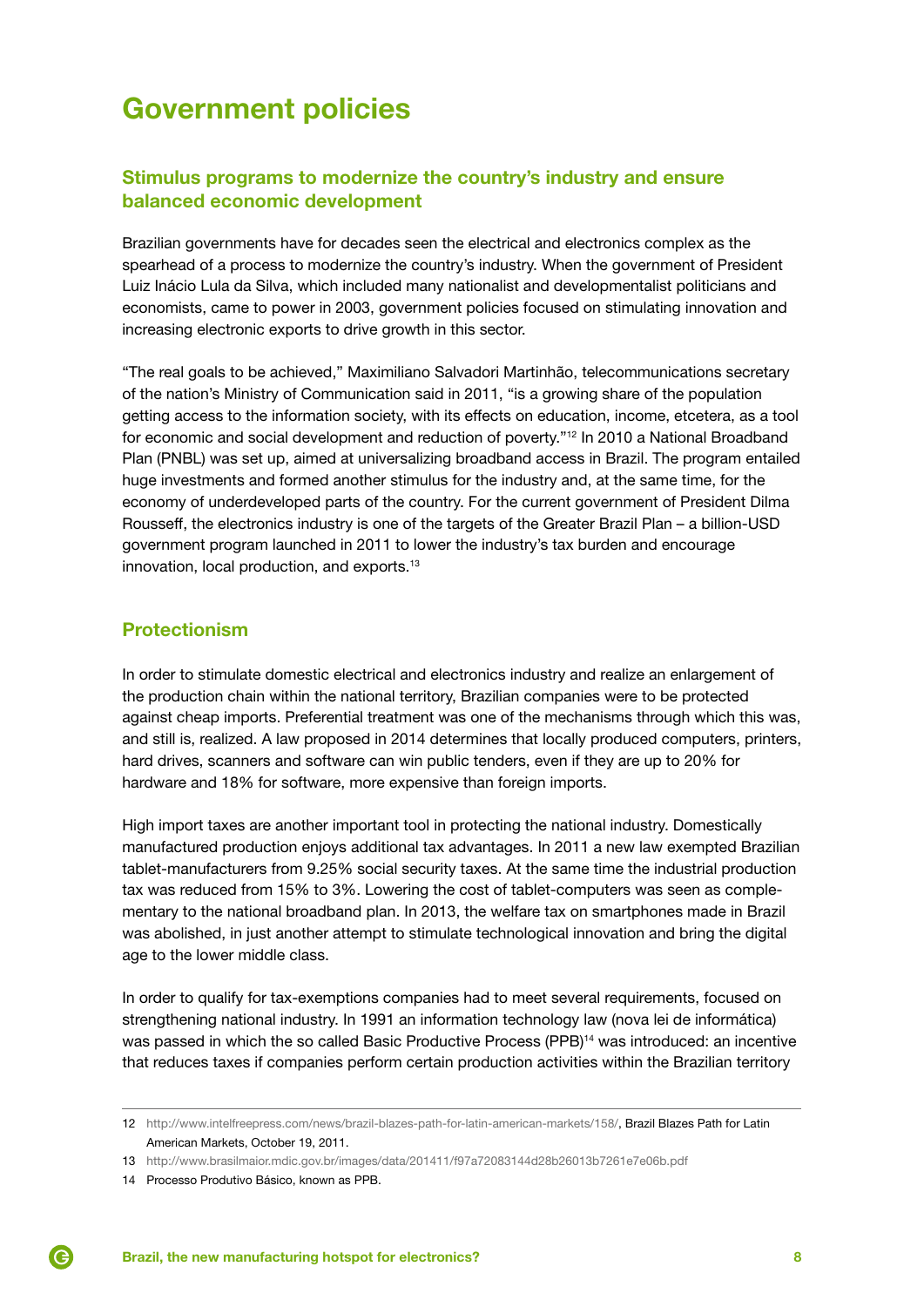and spend 5% of its revenue in R&D.<sup>15</sup> So, for instance, when the Brazilian government in 2005 set up its "PC conectado – Computador para todos" (PC connected – computers for everyone) – a program which provided for tax-breaks for low-end cheap computer-products, the businesses that wanted to take part in this program had to fulfill the requirements laid down in the PPB. In order to apply for these tax breaks on tablets and smartphones firms were required to use a specified percentage Brazilian-made components in their tablet computers: 20% in 2012, increasing to 30% in 2013 and 50% in 2015. And in order to obtain the approval of industrial projects within the Manaus Free Trade Zone companies were obliged to satisfy additional requirements like job creation in the area, concession of social benefits to the workers, permanent training of the workforce and reinvestment of profit in the region.<sup>16</sup>

#### Policy results

The extent to which these government policies have been successful is debatable. Large segments of the population have access to the internet, but many areas in the northeast and north of Brazil still lack digital signals. Investment in new technology has been stagnant. It is questionable whether enlarging the production chain within Brazil did substantialize to the extent governments had in mind. Tech-companies have indeed come to Brazil, but many components are still imported, so industrial modernization is only partial. So far, export levels have not met expectations. The Brazilian electronic industry itself is still not competitive in the global market and the arrival of these transnational corporations and the expansion of foreign direct investment did not – as was expected – increase the share of Brazil in global trade.<sup>17</sup>

<sup>15</sup> <http://www.liraa.com.br/conteudo/2562/processo-produtivo-basico-ppb>

<sup>16</sup> The Brazil Business – Egil Fujikawa Nes – 10 September 2012 ([http://thebrazilbusiness.com/article/manaus-free-trade](http://thebrazilbusiness.com/article/manaus-free-trade-zone)[zone\)](http://thebrazilbusiness.com/article/manaus-free-trade-zone).

<sup>17</sup> http://www.anpec.org.br/encontro2008/artigos/200807211355590-.pdf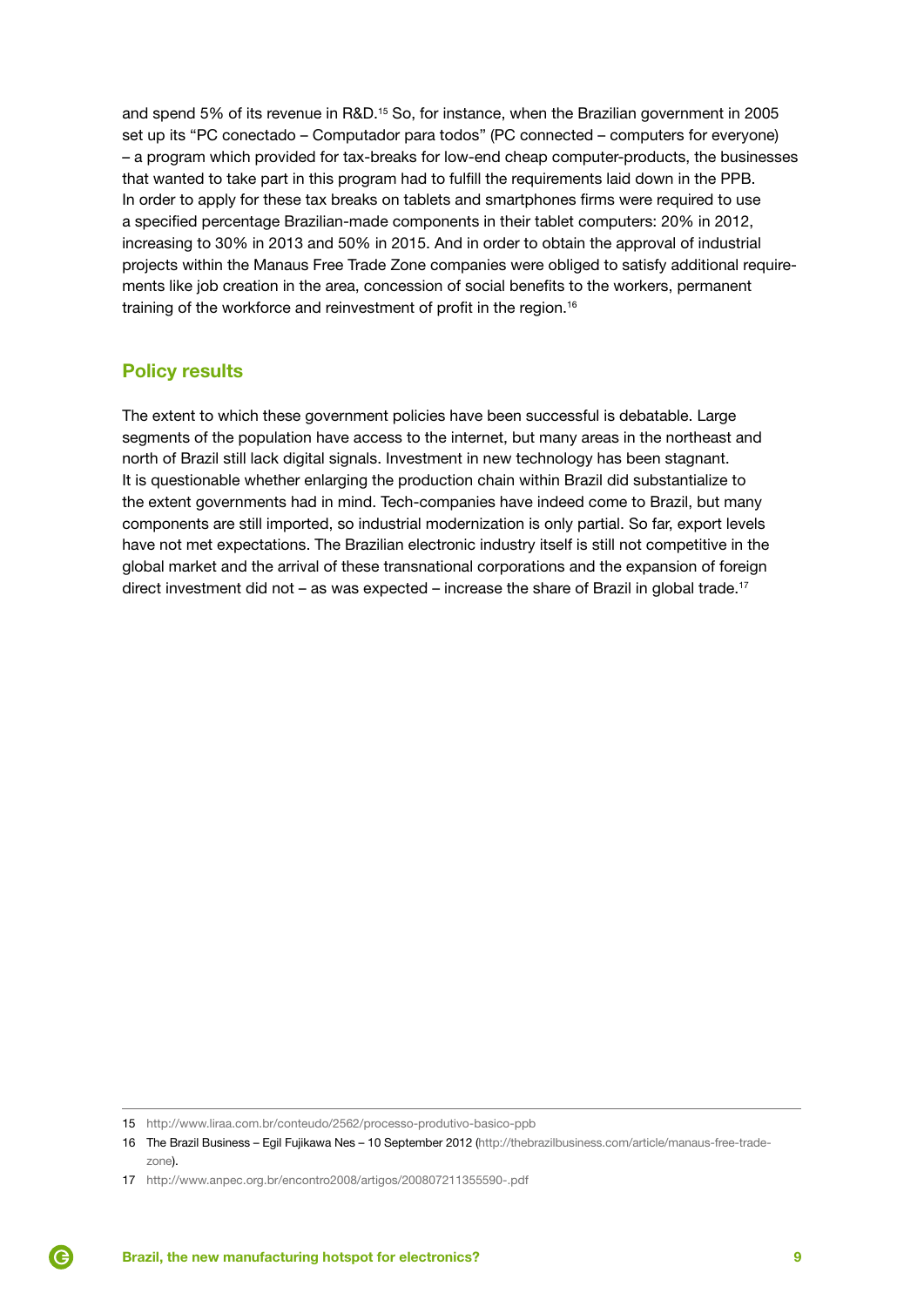### <span id="page-9-0"></span>Incentives for MNC's to come to Brazil

Huge investment programs targeted at developing a national electronics industry, tax-benefits for local companies, high import taxes, and on top of this, a fast growing lower middle class demand for consumer products like smartphones and computers – got MNC's interested to come to brazil. Producing behind the tariff-wall and fed by all kinds of tax-breaks and additional benefits a substantial cut in consumer prices was possible. It was all about 'being where the market is', Foxconn stated when they decided to come to Brazil in 2011. And although they also stressed the importance of being 'strategically positioned to meet the needs of growing markets throughout Latin America' so far this hasn't resulted in substantial export-figures.<sup>18</sup>

#### Benefits in exchange for investments in R&D

In return for tax-exemptions and benefits, foreign companies must promise to invest in R&D and create high-skilled jobs as 'transferring technology' is one of the government's main industrial policy objectives. Still, to what extent companies are willing to fulfill or have fulfilled their obligation to transfer technology is not entirely clear. Given that investment in the electronics industry is stagnant and high-value parts are mostly imported, it is questionable whether foreign companies are dedicated to investing in high-skilled labor. Upon building a new plant or entering into a new partnership in Brazil foreign companies indeed announce impressive R&D investments. It was recently announced that China's ZTE plans to build an R&D center in Sao-Paulo state and Huawei Technologies is investing USD 300-400 million in a research center in Brazil. But to date, most production is simple assemblage and promises about investment in R&D have been just that, promises.19

When Foxconn came to Brazil in 2011, President Rousseff promised that the company would invest USD 12 billion in the country. A 100.000 jobs, a new supply chain, and high-quality jobs would be created. Foxconn would transform the Brazilian technology sector. In the mission statement on Foxconn's Brazilian website the importance of creating high-quality jobs is still mentioned as being of paramount importance, but so far none of these commitments have become reality. Just a fraction of the 100.000 new jobs was created, and the work is mainly low-skill assembly.<sup>20</sup>

Given the fact that similar low-skill assembly manufacturing hotspots elsewhere in the world that are known for poor labor conditions, leads to the question: do similar labor conditions exist in the Brazilian electronics industry?

<sup>18</sup> http://www.reuters.com/article/2011/04/13/us-brazil-foxconn-idUSTRE73B6BD20110413. – Wed Apr 13, 2011 – Foxconn says looking at investment opportunities in Brazil, by Jonathan Standing, Argin Chang and Faith Hung

<sup>19</sup> BMI Consumer Electronics Report, Brazil Consumer Electronics Report, July 1, 2015

<sup>20</sup> <http://www.reuters.com/article/2011/04/13/us-brazil-foxconn-idUSTRE73B6BD20110413>- Foxconn says looking at investment opportunities in Brazil – Wed Apr 13, 2011 – Jonathan Standing, Argin Chang and Faith Hung / <http://foxconn.com.br/Historia.aspx>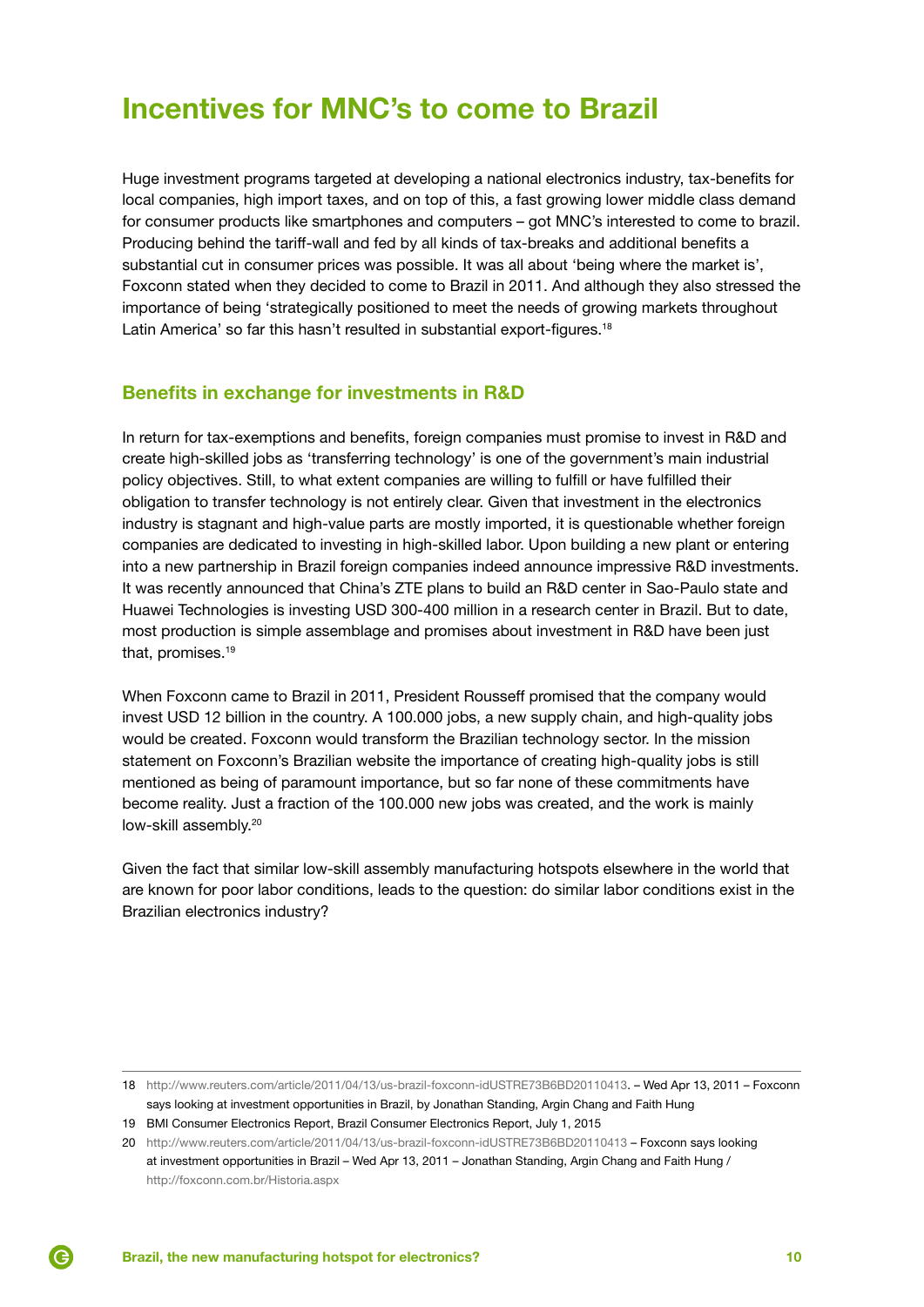# <span id="page-10-0"></span>Labor laws, labor inspection

#### Restrictive labor laws

The main legal framework concerning the rights of Brazilian workers is the Consolidation of Labor Laws (CLT), the country's Labor Code launched in 1943. Brazil's 1988 Federal Constitution, now in force, consolidated in its social rights several items stipulated on CLT, and also determined that the principles of worker protection and valorization of human labor should guide labor jurisprudence. In support of the Constitution and CLT, the legal framework on labor is grounded in a series of lower and specific regulations such as the regulatory standards (NRs) of the Ministry of Labor and Employment, constructions codes, states' and municipalities' health regulations, and collective bargain conventions and agreements. Compliance with these regulations is mandatory for private and public companies, state agencies of direct and indirect administration, and agencies of the Legislative and Judicial branches that have employees hired under CLT.

Stripped down to its essentials CLT regulates the following:

- 1. Employment protected against arbitrary dismissal or without a just cause, with payment of compensation;
- 2. Minimum wage, able to meet workers' basic living needs and those of their families;
- 3. Irreducibility of wages;
- 4. Participation in profits or results as defined by law:
- 5. Regular workweek not exceeding forty-four hours;
- 6. Annual vacations paid at a value at least one third above normal wages;
- 7. Advance notice of dismissal proportional to length of service:
- 8. Premium payment for strenuous, unhealthy or dangerous activities;
- 9. Retirement;
- 10. Insurance against work accidents.

The Brazilian labor legislation is considered one of the most comprehensive, and complex, in the world. Regulated within the CLT are a thirteenth paid month, four month maternity leave for women and five days for men, 30 days paid vacation, company-transport and meals which includes a place to eat. $21$ 

#### Unions

e)

Workers in Brazil's electrical and electronics industry are represented by metal workers' unions. Their activity includes ratifying individual dismissals and negotiating collective bargain agreements. Metal workers are among the best organized in Brazil. In the metropolitan area of São Paulo for instance unions have their own daily newspaper and TV-station. When layoffs are announced, protests are quickly organized. In Brazil, according to government figures, about 20% of workers are unionized. Among metalworkers, this is at least 40%.<sup>22</sup>

<sup>21</sup> Common Benefits in Brazil, Andréa Novais, The Brazil Business, 17 December 2013 – h[ttp://thebrazilbusiness.com/](http://thebrazilbusiness.com/article/common-benefits-in-brazil) [article/common-benefits-in-brazil](http://thebrazilbusiness.com/article/common-benefits-in-brazil).

<sup>22</sup> Eric Ehrmann – High Flying Apple Hits Turbulence In Brazil, Foxconn's Gou Calls Workers 'Animals' – 07/02/2012 – [http://www.huffingtonpost.com/eric-ehrmann/apple-brazil-foxconn\\_b\\_1463666.html.](http://www.huffingtonpost.com/eric-ehrmann/apple-brazil-foxconn_b_1463666.html)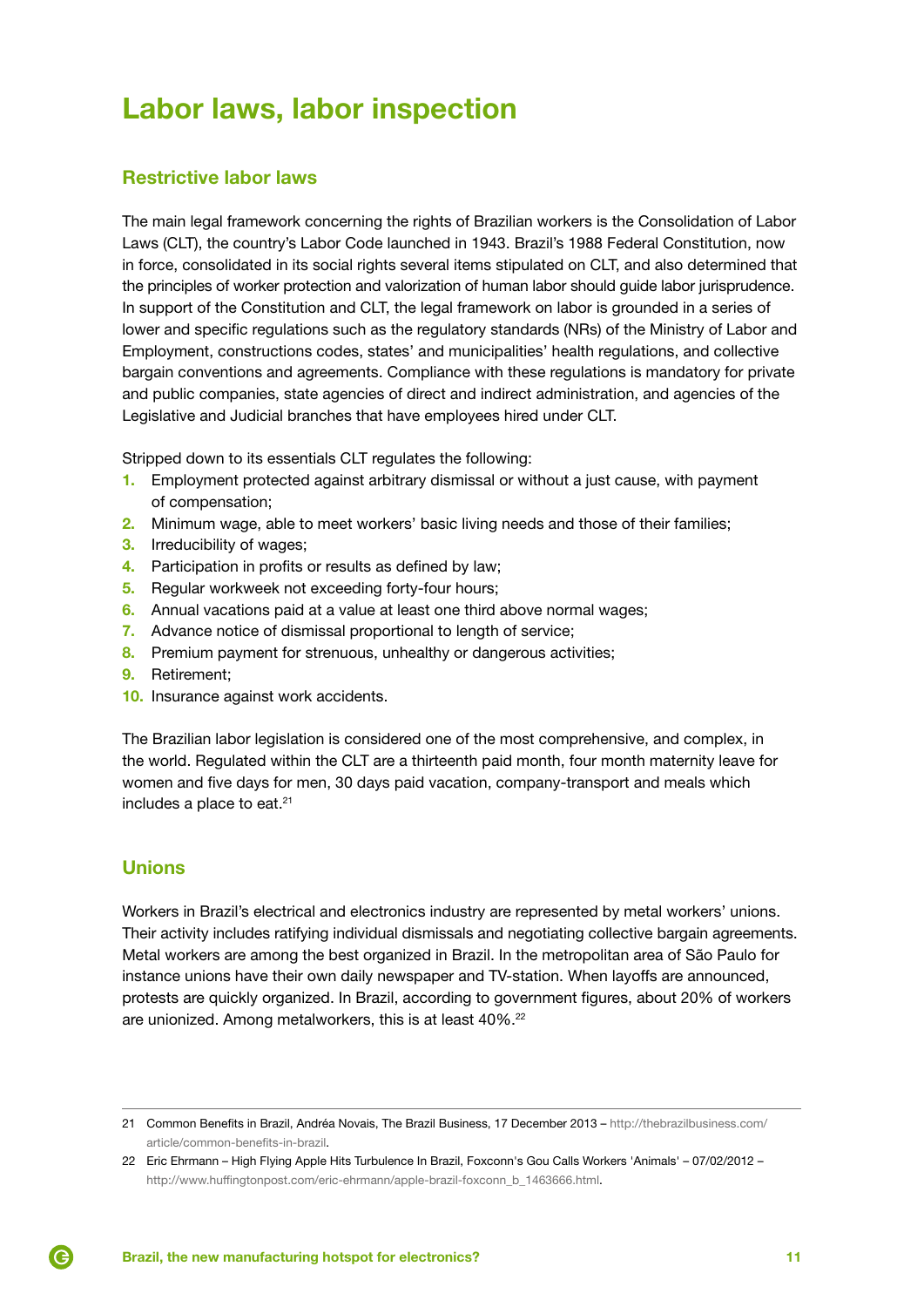It has happened that unions were forbidden access to a company and were prevented from organizing meetings. Incidents were reported of private security firms banning unions from factory premises.23 But as a rule of law, access is provided, and requested documents are handed over. When a company refuses to cooperate, if called upon, police can force the company to comply.

#### Labor prosecution office

Labor law oversight in Brazil is performed by two groups of civil servants: labor auditors linked to the Ministry of Labor and Employment (MTE), and Labor Prosecutors (MPT). Auditors are MTE's main institutional body. They are in charge of preparing regulatory standards, checking violations of labor laws, and applying monetary fines of fixed or variable values that are established by law according to each violation. They conduct regular inspections at enterprises and government agencies from their regional offices located in municipalities.

The Labor Prosecutor's Office (MPT), in turn, is the branch of the Union's Public Prosecutor's Office that acts to provide protection to citizens' fundamental and social rights against illegalities in the labor sphere. Prosecutors have functional and administrative autonomy, and act independently of the legislative, executive and judicial branches of government. The MPT is also the agency that takes legal action in cases under the competence of Labor Justice, as a part or as an overseer of the law.

MPT also takes strong extrajudicial action by promoting agreements with a specific company in order to improve working conditions in a given sector. Such agreements, made up after poor labor conditions or other work-related violations have been ascertained in a company, are called Conduct Adjustment Agreements (TAC). TAC's usually contain detailed provisions on compliance with the legislation in the areas where violations are identified. Details of sanctions in case of violation are stipulated. Companies often chose to avoid the publicity of a court case and sign the TAC. Prosecutors also prefer TAC to court. A public lawsuit could mean spending years in court, while a TAC has immediate effect on working conditions and the money paid as a labor fine is directly available for social initiatives for workers and public and national funds. Samsung, LG and Philips are companies that recently have signed a TAC with the Labor Prosecutor's Office.

<sup>23</sup> http://www.redebrasilatual.com.br/trabalho/2012/02/metalurgicos-da-lg-de-taubate-aprovam-estado-de-greve – Metalúrgicos da LG de Taubaté aprovam estado de greve – 02/02/2012 – Or worse: [http://www.vermelho.org.br/](http://www.vermelho.org.br/noticia/14324-8) [noticia/14324-8](http://www.vermelho.org.br/noticia/14324-8) – 20 march 2007 – Mais de 20 viaturas da PM atiram contra greve em Betim/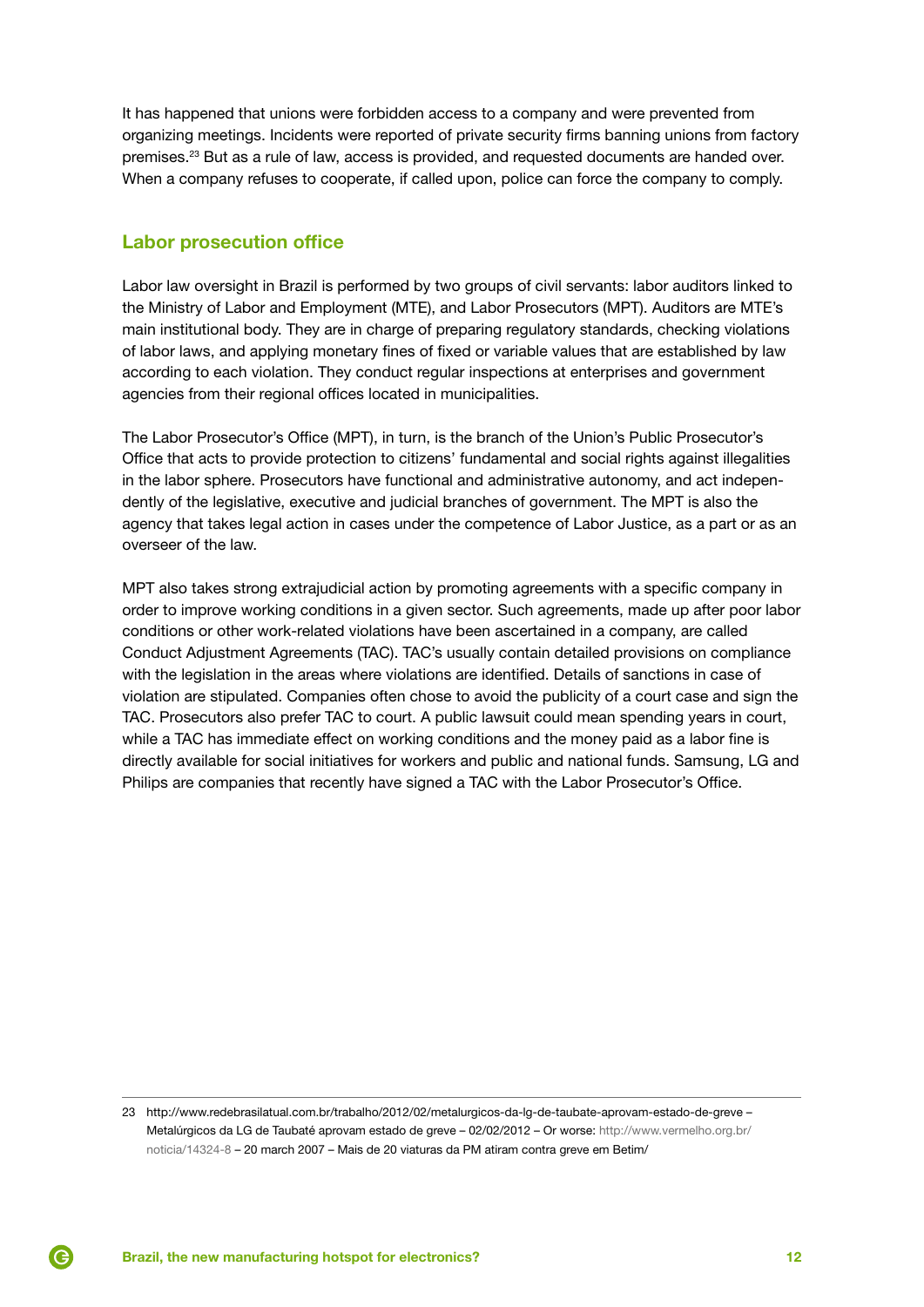#### Industry associations

By far the largest industry association is the Brazilian Electrical and Electronics Industry Association or Abinee. Abinee's members include almost every company operating in the areas of electricity generation, transmission and distribution, computer technology, telecommunications, and industrial electronic materials. A second major organization is the National Association of Manufacturers of Electrical and electronics Products (Eletros), which represents companies from the white goods, audio and video, and portables industries. Both of these associations, so far, have avoided becoming involved in these labour conflicts. The extent that they are engaged in Corporate Social Responsibility (CSR) policies and practices is debatable. The mission statement on Abinee's website is not very specific when it comes to CSR issues given that it states "To safeguard the integration to the community", and that Abinee recognizes the need to be "sensitive to social demands" and the importance of sustainable development.24

G

<sup>24</sup> <http://www.abinee.org.br/ing/> + http://www.abinee.org.br/ing/abinee/associa/emptl.htm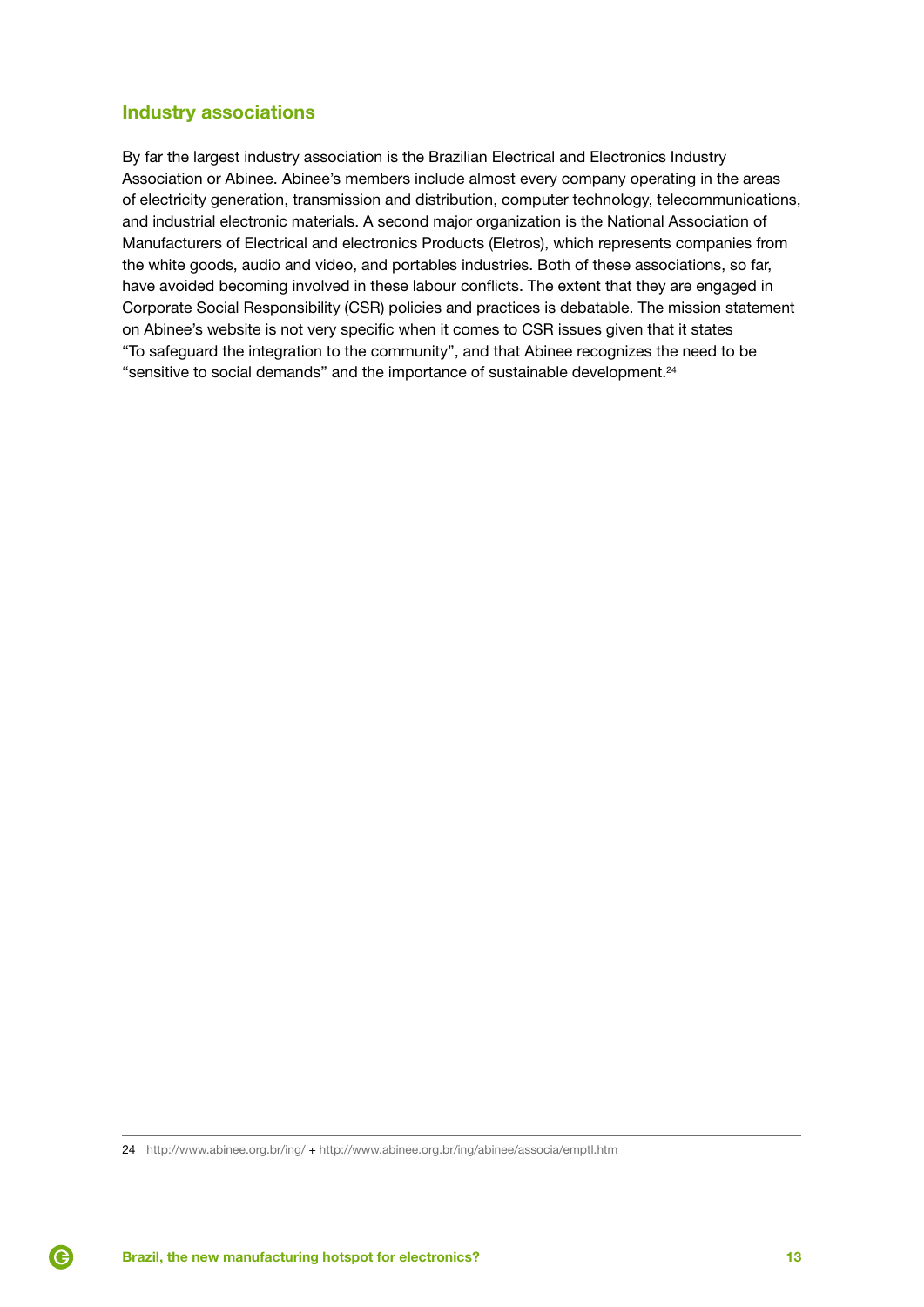# <span id="page-13-0"></span>Corporate social responsibility and the electronics industry in Brazil

#### Environmental Issues

By and large, the main environmental legislation that has required most from the electrical and electronics industry is the National Solid Waste Policy, established in 2010. Its main innovations included shared responsibility for product disposal and 'reverse logistics.' The law states that the National Solid Waste Policy is an "economic and social development tool characterized by a set of actions, procedures and means to enable the collection of solid waste and their return to companies to be reused in their cycles or in other production cycles, or other environmentally sound final destination". However, four years later several companies still have not complied. A study published in 2014 found that almost half or 40% of all waste produced in Brazil is still not disposed of properly.<sup>25</sup>

The federal government is currently preparing a new WEEE (waste electrical and electronic equipment or so-called e-waste) proposal for the electronics industry. In 2015 the sector generated approximately 1.2 thousand tons of e-waste; however the collection and reuse initiatives are still rare. The manufacturing industry argues that consumers should also help pay for e-waste disposal by paying a consumption tax-fee. This proposal by the wider electronics industry is being discussed by Congress and the federal government.<sup>26</sup>

#### 'Minor abuses'

Legislation is stringent, labor inspection is well organized, and union-membership is substantial, yet strikes still frequently occur. Strikes have taken place because internal training and employee career plans which companies committed to providing have not materialized. Companies that have violated the PLR agreement, which is a results-based bonus payment scheme, mandated in the CLT, have had workers go on strikes in recent years.<sup>27</sup> Strikes have also been organized to protest against non-existent or poor health care plans and to denounce various 'minor' CLT offenses including the shortage of fresh water and, very frequently, poor meals and failing company transport as is the case at Foxconn in Jiundai.28

<sup>25</sup> http://www.abrelpe.org.br/

<sup>26</sup> http://www.brasil.gov.br/economia-e-emprego/2014/02/estudo-sobre-logistica-de-residuos-eletronicos-e-divulgado Complete study available at [http://www.mdic.gov.br/arquivos/dwnl\\_1362058667.pdf](http://www.mdic.gov.br/arquivos/dwnl_1362058667.pdf).

<sup>27</sup> <http://olhardigital.uol.com.br/pro/noticia/funcionarios-da-foxconn-entram-em-greve-no-brasil/44117>- Funcionários da Foxconn entram em greve no Brasil -Por Redação Olhar Digital – 15/09/2014.

<sup>28</sup> <http://www.techguru.com.br/foxconn-de-jundiai-pode-entrar-em-greve-na-semana-que-vem/> – Foxconn de Jundiaí pode entrar em greve na semana que vem - 26 de abril de 2012 / [http://portaljj.com.br/interna.asp?Int\\_IDSecao=3&Int\\_](http://portaljj.com.br/interna.asp?Int_IDSecao=3&Int_ID=176018) [ID=176018](http://portaljj.com.br/interna.asp?Int_IDSecao=3&Int_ID=176018) – 25/04/2012 – Greve ameaça produção da Foxconn em Jundiaí – Jornal de Jundiai / Trabalhadores da montadora de produtos da Apple entram em greve no Brasil – Por Bruno Micali – 24 abr 2015 – [http://www.jj.com.br/](http://www.jj.com.br/noticias-14410-funcionarios-da-foxconn-i-entram-em-greve-) [noticias-14410-funcionarios-da-foxconn-i-entram-em-greve-](http://www.jj.com.br/noticias-14410-funcionarios-da-foxconn-i-entram-em-greve-).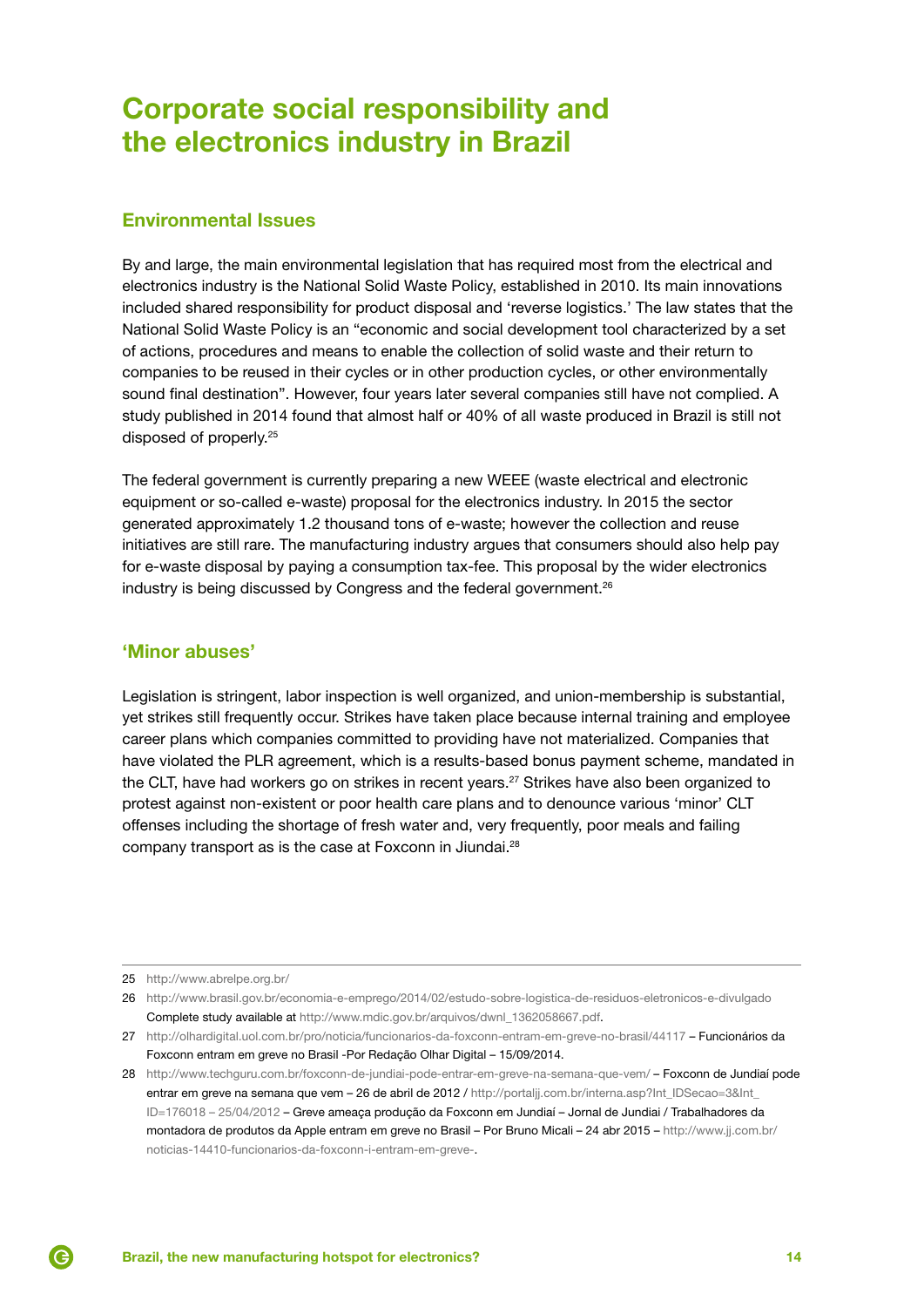#### Harassment

And then there's harassment. An investigation on moral harassment at the Samsung Factory in São Paulo resulted in the company signing a TAC with the Labor Prosecutor's Office in 2015. Under the agreement, Samsung committed to developing and publicizing a USD 1.6 million campaign on harassment through TV films, radio spots and magazine ads, and pay "social reversal" fines of moral damages of over USD 1.6 million to social institutions.29

Sometimes harassment appears to be related to cultural differences. In 2010 employees of LG Electronics in Taubaté went on strike to protest against bullying, insults, profanity and abuse by the management, and one employee sued the company for moral and physical aggression after she was slapped on the back and verbally insulted by her manager 'Mister Ahn'. Korean management style was to blame it was said.<sup>30</sup> Further research could shed light on the question to what extent this 'cultural' problem is common within the industry.

Sometimes these harassment charges border on the absurd. In 2012 a Foxconn-employee sued the company after CEO Terry Gou called his employees "animals" and said that he found managerial inspiration in the way the famous Taipei-zoo was run.<sup>31</sup> The woman argued in court that she didn't dare leave her house for fear of being mocked by friends and claimed USD 1600 in "moral" damages. In cases like this one has to bear in mind that the rigidness and complexity of Brazilian labor laws makes it hard for companies to adhere to all requirements and because employees know this, there are ample cases of workers taking their companies to court. "Brazilians love to sue their employers", and according to the internet site 'The Brazil Business' this so-called "cultural behavior" is a way to make "easy money."32 Grave harassment however, does exist and has been reported but to what extent harassment is a structural problem, is open to further research.

#### Excessive working hours, irregular outsourcing and inferior working conditions

According to Sandro Sardá, public prosecutor and member of a special taskforce responsible for inspections of large companies, major problems exist in the electrical and electronics industry. He says that Asian companies' performances are particularly under par. Sardá has conducted investigations at Samsung and LG where many labor violations were reported. According to Sardá, three types of violations are most common in the electrical and electronics sector.

Firstly, excessive working hours is one of the most common labour violoations. CLT stipulates that the maximum work week must not exceed 44 hours per week and overtime cannot go beyond two hours a day. In reality, employees working much more than ten hours a day is commonplace and supervision is insufficient. 33

29 http://exame.abril.com.br/negocios/noticias/samsung-brasil-e-multada-em-r-10-milhoes-por-assedio-moral

<sup>30</sup> O Estadao de S.PauloAssédio moral assombra a LG – Paula Pacheco – 8 de fev de 2010.

<sup>31</sup> We Want China Times, 'Foxconn chairman likens his workforce to animals', 2012-01-19 – [http://www.wantchinatimes.](http://www.wantchinatimes.com/news-subclass-cnt.aspx?id=20120119000111&cid=1102&MainCatID=0) [com/news-subclass-cnt.aspx?id=20120119000111&cid=1102&MainCatID=0.](http://www.wantchinatimes.com/news-subclass-cnt.aspx?id=20120119000111&cid=1102&MainCatID=0)

<sup>32</sup> http://thebrazilbusiness.com/article/brazilian-employment-law-in-a-nutshell – Brazilian Employment Law in a Nutshell – Andréa Novais – The Brazil Business – 15 May 2012.

<sup>33</sup> http://thebrazilbusiness.com/article/brazilian-employment-law-in-a-nutshell – Brazilian Employment Law in a Nutshell – Andréa Novais – The Brazil Business – 15 May 2012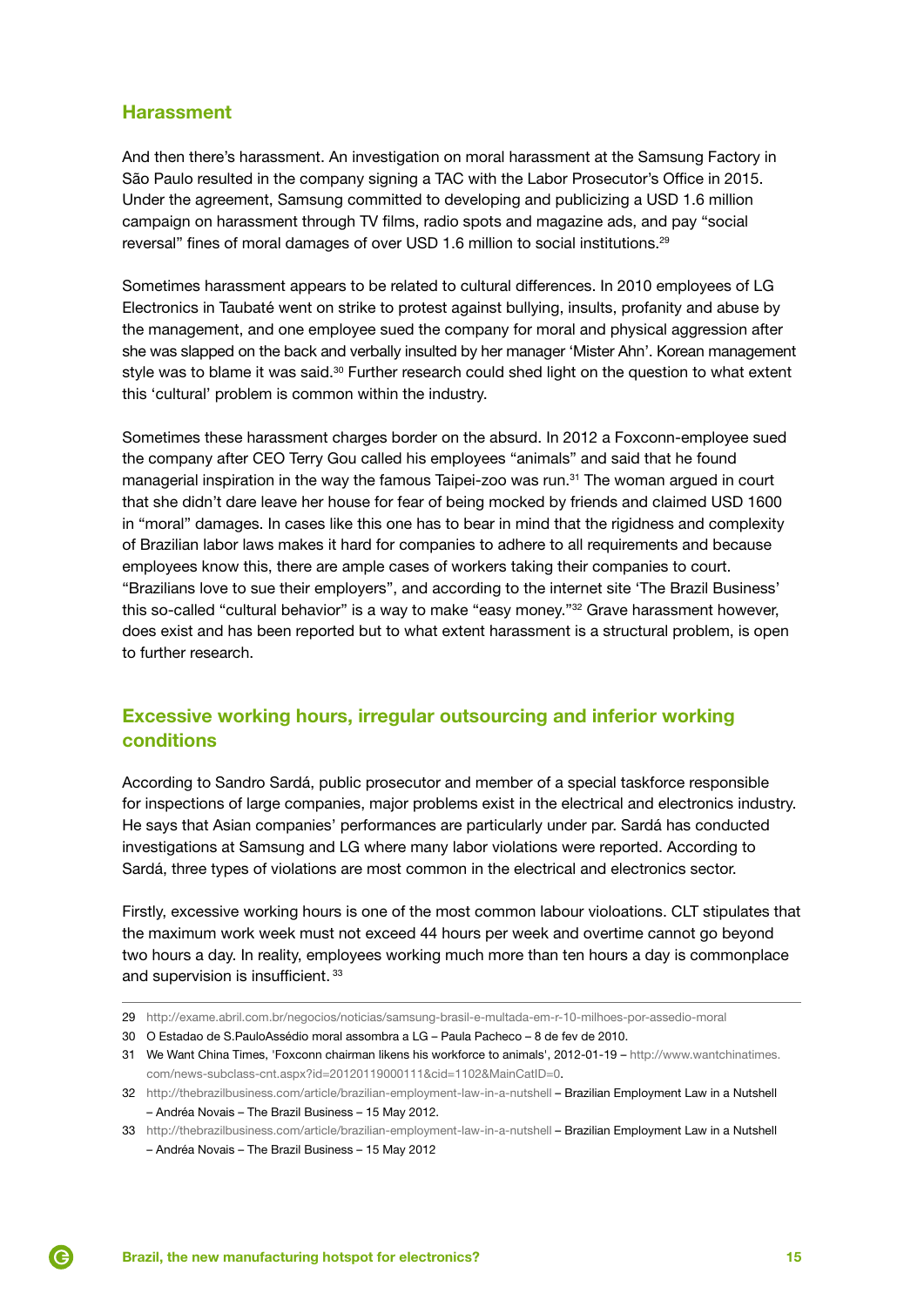Secondly, irregular outsourcing is also commonplace as many companies in the industry try to circumvent the law by indefinitely renewing temporary contracts. Irregularities are found at Samsung and LG factories in Manaus.

The third, most common violation is poor and unsafe working conditions. Poor work conditions and the excessive work-pace leads to serial diseases and work-related accidents. Poor working conditions appear to be endemic in the electronics industry and have resulted in several companies being fined. A comprehensive study was published in 2012 which showed that around 3 workers out of 100 in the Brazilian electronics sector had workplace accidents between 2006 and 2008, which is above the national average of 2%.

Exposure to chemicals during production is another problem. Philips has signed a TAC with the Labor Prosecutor's Office in April 2015. This agreement ensures compensation of R\$ 20 million to former employees of the company that have been contaminated by mercury during the manufacture of fluorescent bulbs in an industrial plant located in the city of Mauá.<sup>34</sup>

<sup>34</sup> http://goodelectronics.org/news-en/philips-has-to-compensate-workers-contaminated-with-mercury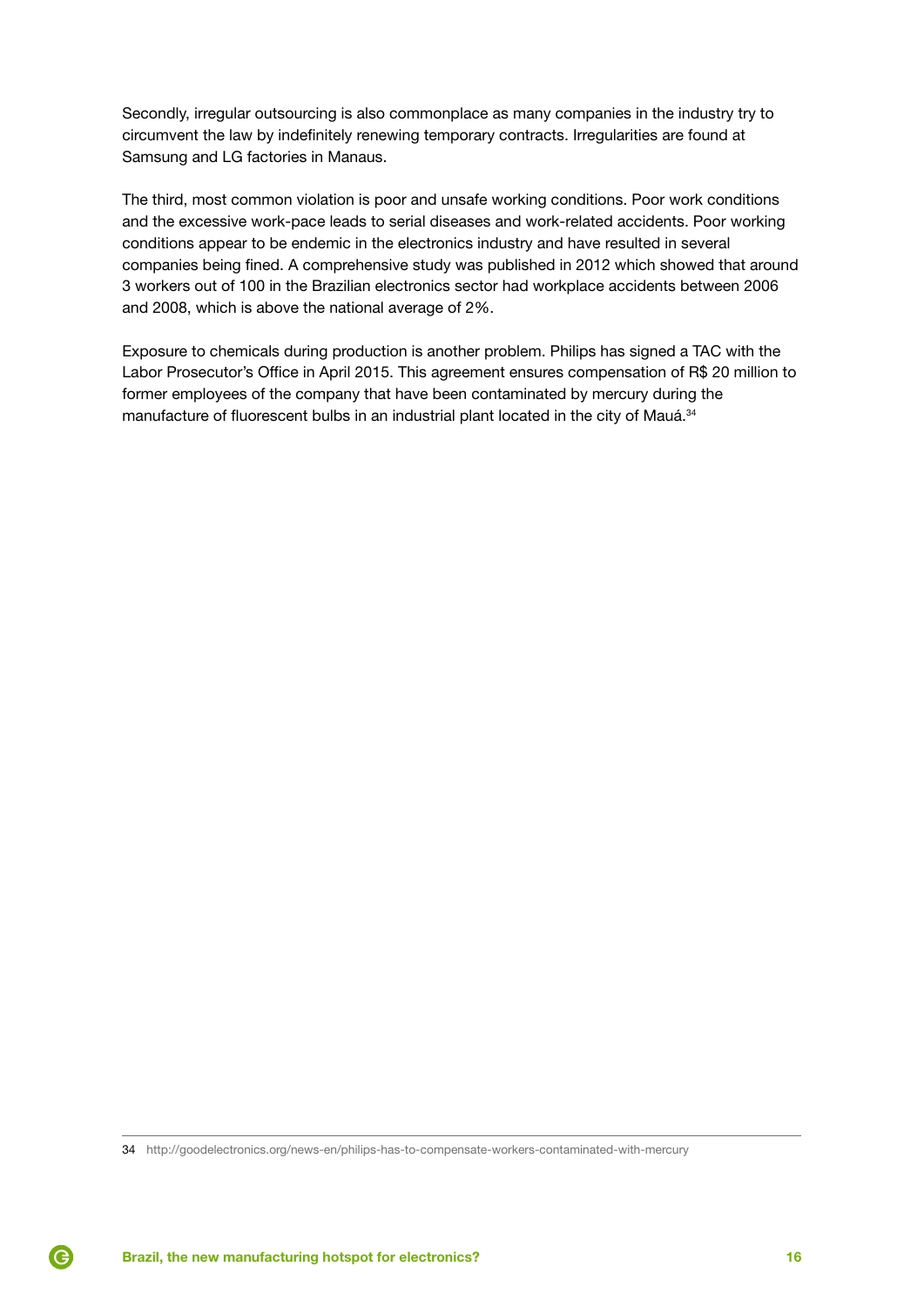# <span id="page-16-0"></span>Labor inspection at Samsung in Manaus

Samsung is one of the multinationals that has attracted special attention from the labor inspection. The company is Brazil's largest electronics manufacturer focused on consumer goods and has more than ten thousand employees in its factories located in the states of São Paulo and Amazonas. Samsung's working conditions seems to contravene the company's own code of conduct.35

#### **Workpace**

The most serious problems at Samsung were found in Manaus after inspections conducted in 2013 and involved the time each assembly line employee has to complete their task. An employee of Samsung's factory in Manaus, which employs 5600 workers, had just six seconds to prepare a cell phone box for packaging, which included a battery charger, a headset and two instruction manuals. After that, the package was passed on to the next employee in the assembly line, who was in charge of scanning the package at two different points, and then putting a sticker on it. On a single day, one worker would repeat that same process 6800 times a shift. At this factory, built at the heart of the world's largest rainforest by the South Korean multinational company, one TV set is placed in a cardboard box every 4.8 seconds. Dozens of workers arranged along the production line together take 85 seconds to assemble an entire smartphone and an air conditioner is ready in less than two minutes. The relentless pace of work is not the only problem. Labor prosecutors have found that many workers stand up to ten hours without breaks. Some work as much as 15 hours a shift, some had worked almost a full month without any break.

The above data that could inspire an Amazonian version of Charles Chaplin's "Modern Times" are included in an August 2013 Public Civil Lawsuit (PCL) against Samsung. A lawsuit filed by prosecutors was based on violation notifications issued by the Ministry of Labor and Employment (MTE) auditors after two inspections at the factory in Manaus – one in May 2011 and another one in May 2014. The public prosecutor fought for at least USD80 million in collective damages to be paid by Samsung for workers whose health had suffered due to the intense pace and repetitive activity of the assembly line.

Rather than pay the damages, Samsung cut a deal. In an agreement signed December 2014, Samsung committed to provide 10-minute fatigue or recovery breaks for each 50 minute period worked by all employees in its production line. It also agreed to series of measures including ergonomic improvements of workstations, improving methods for heavy manual work, limiting overtime to two hours and ensuring that workers can sit to work whenever possible. The firm also agreed not to hire temporary workers except for legal cases, to give employees paid time off, and to provide proper equipment, tools and issue accident reports.

#### Serial Diseases

G

Labor prosecutors were not able to calculate the exact number of people who work exhaustive hours or who are forced to work overtime at Samsung. The company was notified and told to

<sup>35</sup> http://www.sec-audit.com/por/main.asp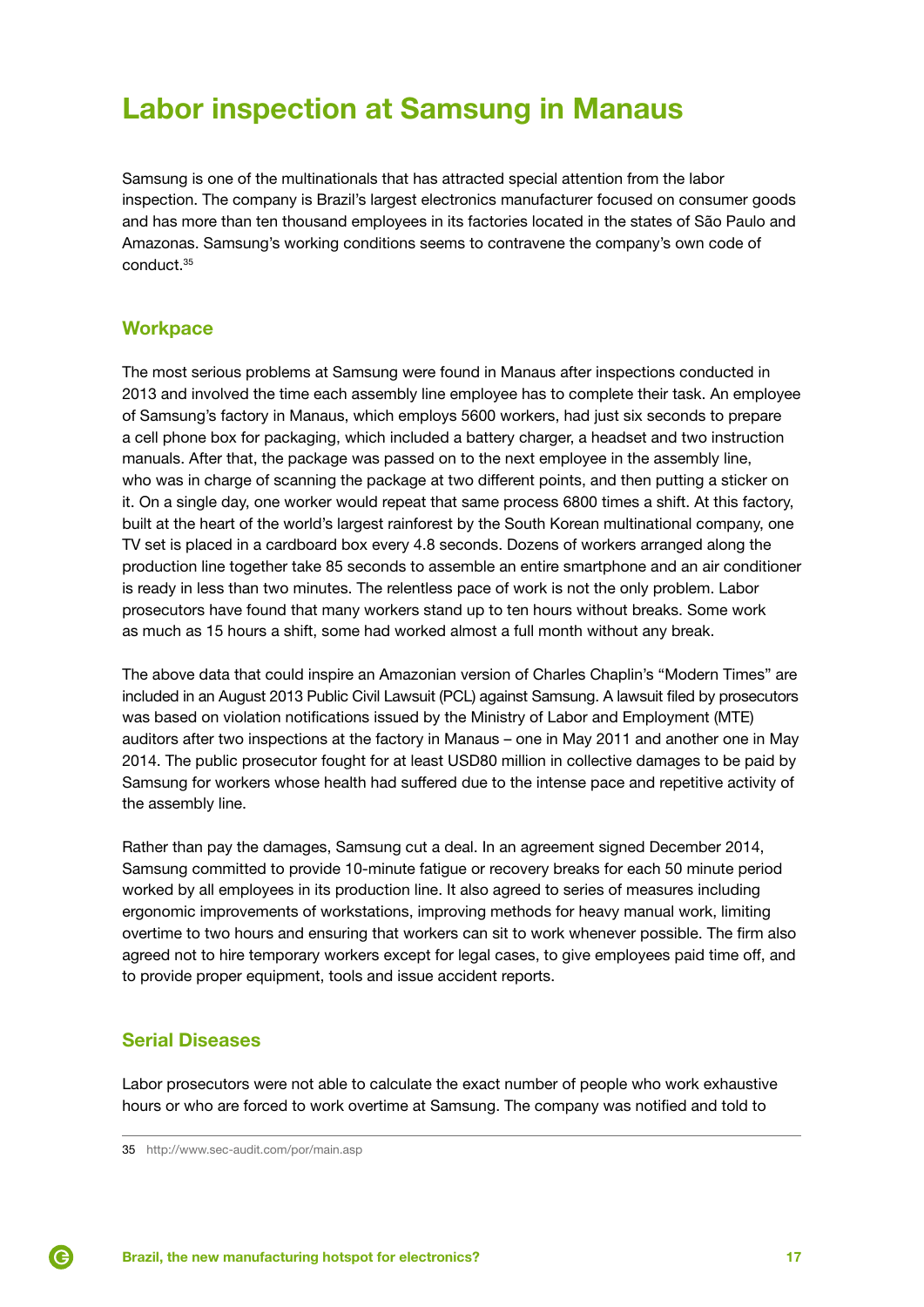present the documentation on working hours, but Samsung refused to show it. Samsung's facility in Manaus has had a very high disease rate for some years now. Over the past year, according to the lawsuit spinal illnesses, cases of tendinitis and bursitis caused by repetitive stress injury, as well as other work-related MSDs, or musculoskeletal disorders resulted in 2,018 requests for health-related leaves of absence for up to 15 days.

If the mobile phone and TV set assembly work system are not changed, Brazilian prosecutors estimate that about 20% of employees in this sector will develop some kind of MSD within the next five years. Through technical assessments, they found that the South Korean company's employees perform up to three times more movements per minute than the limit considered safe by ergonomic studies.



*Workers stand for up to ten hours, according to labor prosecutors. Photo: Alex Pazzuelo, Amazonas State Government Communications Agency*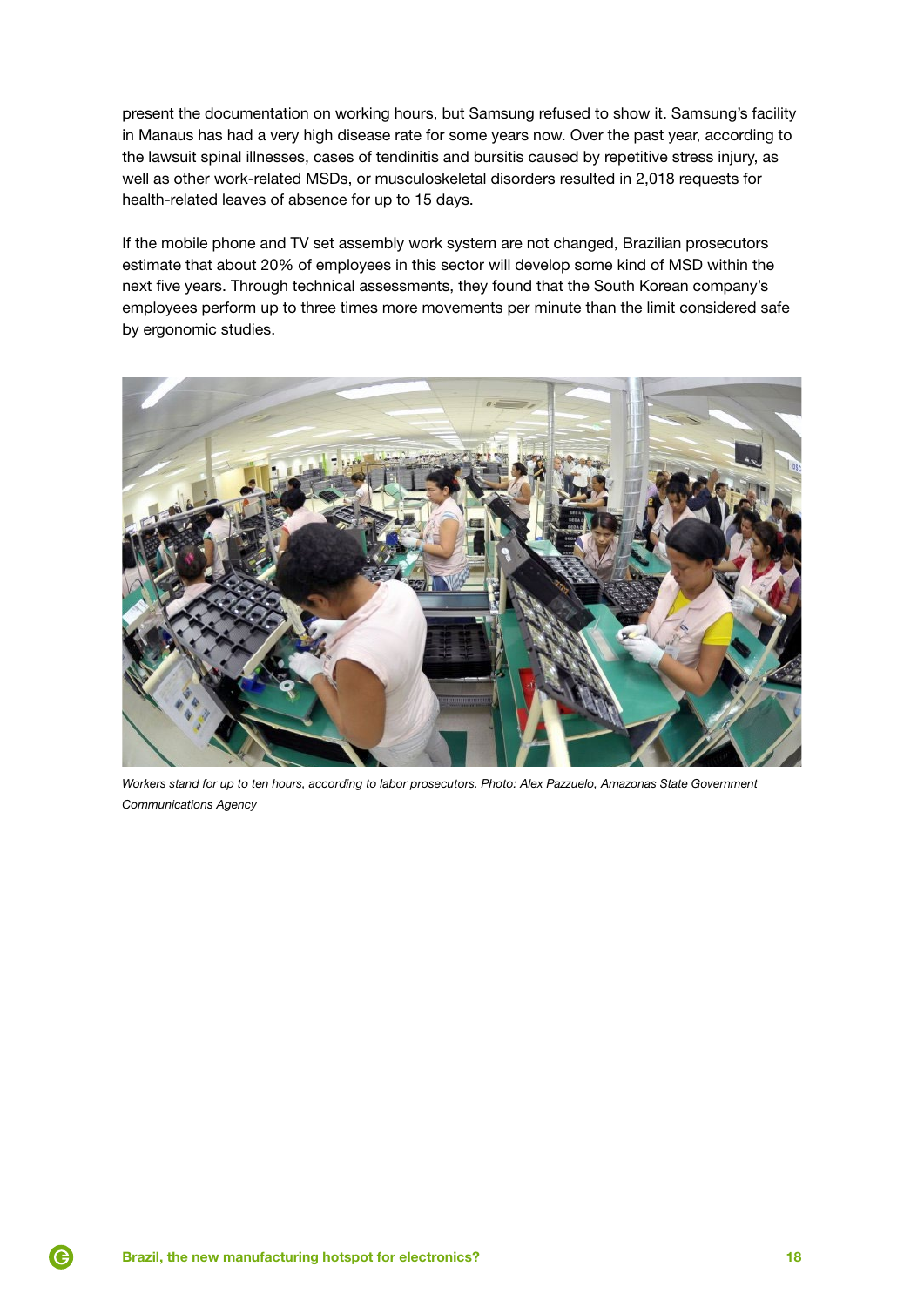# <span id="page-18-0"></span>Labor conditions in Brazil and Brazilian electronics industry – general outlook

Working conditions in Brazil generally are seen as poor. Brazil is one of the worst countries for work-related accidents and severe labour abuse exists. In spite of successful government programs, slave labor has not been completely eradicated and child labor is still a serious problem.36 Research so far has not found slave labor or child labor in the Brazilian electronics industry.

Drawing up the balance, on the one hand we see stringent labor laws, well-organized unions and an active labor inspection. Offenses like excessive working hours, irregular outsourcing and inferior working conditions however have regularly surfaced in the electronics sector and suggest a structural problem. Progress has been made in recent years – even with the new Asian companies – but has proved impossible for labor inspectors to attend to all companies on a regular basis.

Further examination is needed to establish to the extent offenses are endemic in the industry and multinational companies are in conflict with their own codes of conduct. The hellish conditions known to exist in manufacturing hotspots elsewhere in the world, in Foxconn's Chinese factories for example, have not surfaced in Brazil. Indeed, Brazilians working in the field of labor conditions in the electronics industry sometimes state that, despite all problems the Brazilian experience – the laws, public inspection and work of civil society – can serve as inspiration for other countries. Luis Carlos de Oliveira, vice president of Metalworkers Union of Jundiai, in 2012 even named Foxconn Brazil as an exemplary company. Foxconn's Brazilian facilities were safe, he said, its workers received decent wages, labor laws were respected, as was union representation. His union had its bouts with the company, Oliveira said, but legitimate union representation coupled with tough local labor laws prevented the sort of abuses found at Foxconn's factories in China.<sup>37</sup>

At the same time large multinational companies like Foxconn within Brazil have created a certain amount of misgiving in regards to their loyalty towards the country in which they enjoy so many privileges. Poor labor conditions at their factories cause illnesses and accidents, but in Brazil it is not the company that is responsible for the costly consequences. "Samsung receives tax benefits and transfers all that labor liability to INSS – the Brazilian social security agency that supports workers on leave for health reasons – labor prosecutor Ilan Fonseca says, "it burdens the State twice", Another misgiving is that massive tax-cuts have widened government budget deficit but investments promised in return often didn't materialize.

In Foxconn-Brazil's mission statement the company expresses that it is "carries out projects of citizenship, development of young people for the labor market integration of the disabled and social campaigns in favor of the regions where entities is located", and that to Foxconn integration

<sup>36</sup> http://edition.cnn.com/2009/WORLD/americas/01/09/brazil.slavery/index.html?iref=allsearch – CNN – January 9, 2009 – Government fights slave labor in Brazil +Brazil's 'dirty list' names and shames companies involved in slave labour – Guardian – Annie Kelly – Wednesday 24 July 2013 – [http://www.theguardian.com/sustainable-business/brazil-dirty-list](http://www.theguardian.com/sustainable-business/brazil-dirty-list-names-shames-slave-labour)[names-shames-slave-labour,](http://www.theguardian.com/sustainable-business/brazil-dirty-list-names-shames-slave-labour) and: http://www.dol.gov/ilab/reports/child-labor/brazil.htm

<sup>37</sup> <http://www.cnet.com/news/could-foxconns-factory-in-brazil-be-a-model-for-apple-production/>– Could Foxconn's factory in Brazil be a model for Apple production? by Jay Greene – April 11, 2012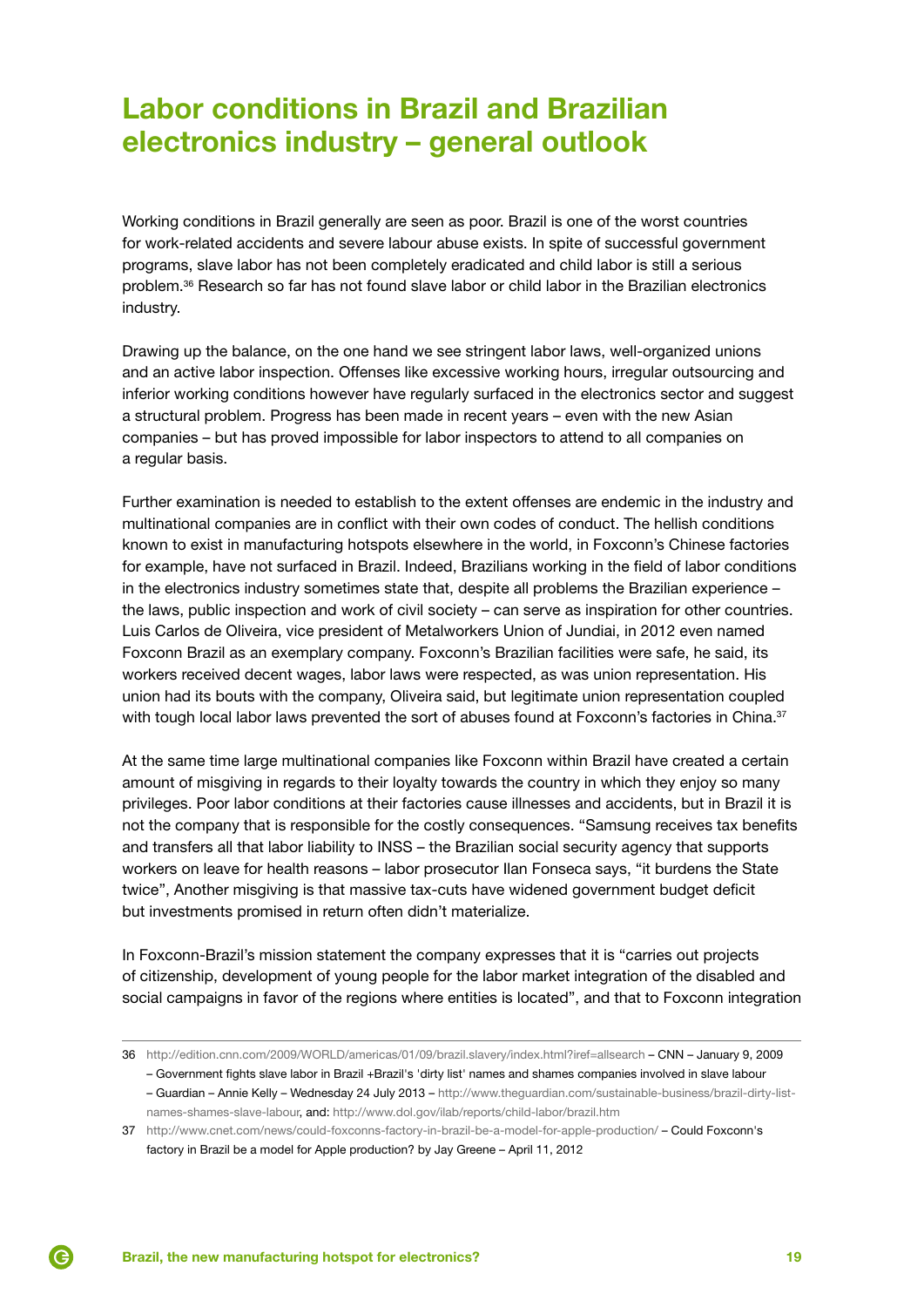in the community is of great importance.<sup>38</sup> The reality is that Foxconn's promised USD 12 billion investments so far is nothing but a mirage. Access to training and advancement opportunities, another promise, are non-existent. High-quality jobs are rare.<sup>39</sup> Retail prices of Apple's products were promised would decrease substantially, the company vowed upon coming to Brazil. However, Brazilian-made IPhones prices are among the highest in the world, which puts them out of the reach of Brazil's working poor, and most of its own employees would struggle to come up with the money, since many of the jobs created by Foxconn pay little more than minimum wage.<sup>40 41</sup> MNC's reap the benefits offered, but in their policies the society that welcomes them is of no importance, it is said.42

When layoffs were announced at LG-Electronics in Taubaté in 2012 a representative of the union expressed exactly this sentiment: "We cannot forget that this company has received numerous incentives from the Government to settle in Taubaté, including one of the largest areas of donations ever made in the city. It's time to show respect to the people of Taubaté and fulfill its commitment to create jobs."43

<sup>38</sup> <http://foxconn.com.br/Historia.aspx>

<sup>39</sup> Appleinsider.com, Foxconn angers Brazilian officials with slow manufacturing ramp-up, Monday, April 13, 2015, <http://appleinsider.com/articles/15/04/13/foxconn-angers-brazilian-officials-with-slow-manufacturing-ramp-up>

<sup>40</sup> Reuters – Mon Apr 13, 2015 – Brazil's iPhone investment falls short on promises of jobs, lower prices, by Brad Haynes

<sup>41</sup> Eric Ehrmann – High Flying Apple Hits Turbulence In Brazil, Foxconn's Gou Calls Workers 'Animals' – 07/02/2012 –

[http://www.huffingtonpost.com/eric-ehrmann/apple-brazil-foxconn\\_b\\_1463666.html](http://www.huffingtonpost.com/eric-ehrmann/apple-brazil-foxconn_b_1463666.html) + [http://g1.globo.com/tecnologia/](http://g1.globo.com/tecnologia/noticia/2014/11/apple-vende-no-brasil-os-novos-iphones-mais-caros-do-mundo.html) [noticia/2014/11/apple-vende-no-brasil-os-novos-iphones-mais-caros-do-mundo.html](http://g1.globo.com/tecnologia/noticia/2014/11/apple-vende-no-brasil-os-novos-iphones-mais-caros-do-mundo.html)

<sup>42</sup> o Estadão.com, Samsun e LG desistiram de novas fabricas, 19-01-2015 [http://economia.estadao.com.br/noticias/](http://economia.estadao.com.br/noticias/geral,samsung-e-lg-desistiram-de-novas-fabricas-no-brasil-imp-,1621698) [geral,samsung-e-lg-desistiram-de-novas-fabricas-no-brasil-imp-,1621698](http://economia.estadao.com.br/noticias/geral,samsung-e-lg-desistiram-de-novas-fabricas-no-brasil-imp-,1621698)

<sup>43</sup> <http://www.redebrasilatual.com.br/trabalho/2012/02/metalurgicos-da-lg-de-taubate-aprovam-estado-de-greve> Metalúrgicos da LG de Taubaté aprovam estado de greve, Empresa ameaça cortar efetivo, alegando excesso de funcionários por Redação da RBA publicado 02/02/2012 17:58, última modificação 03/02/2012 10:51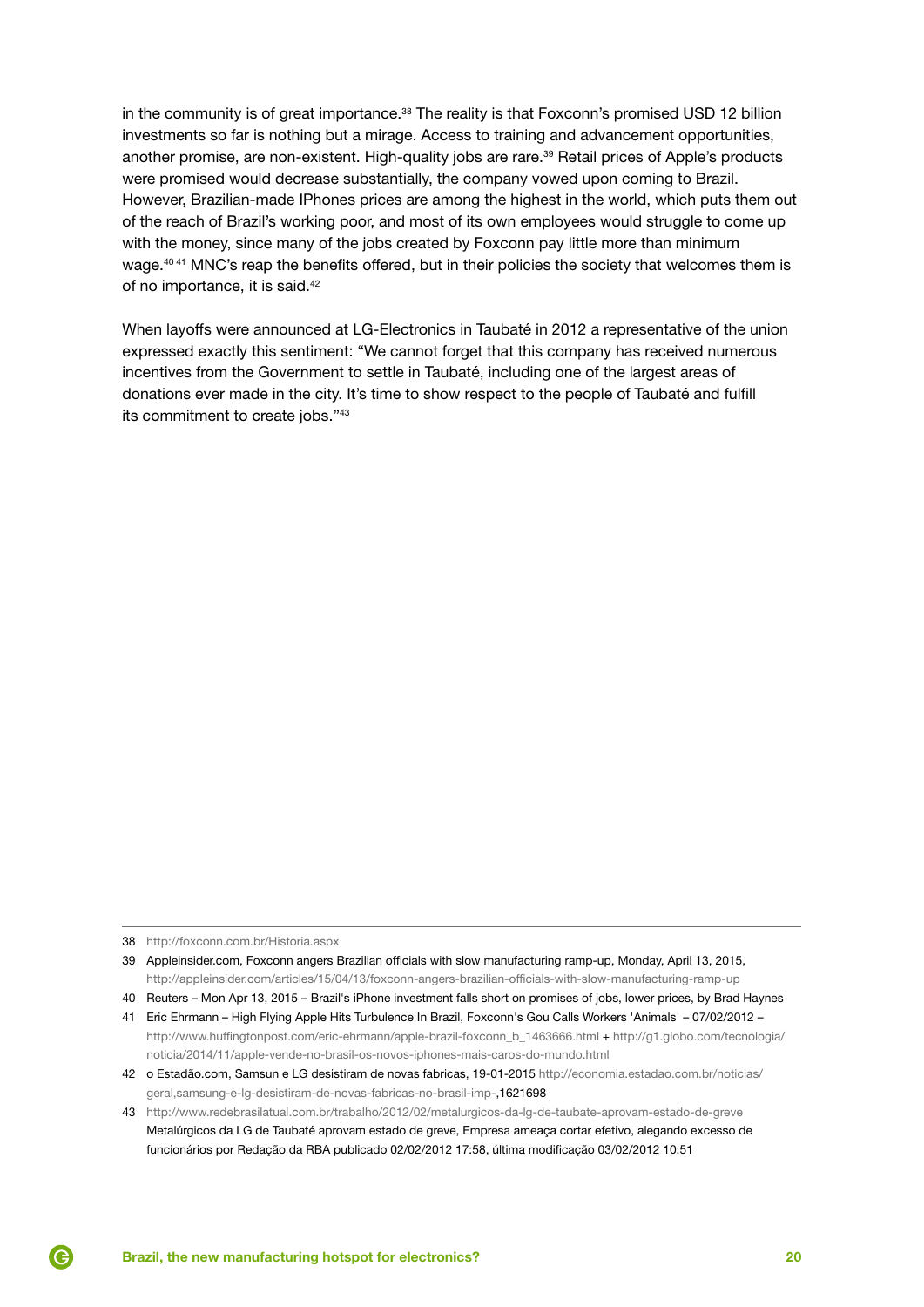# <span id="page-20-0"></span>Colophon

#### Brazil, the new manufacturing hotspot for electronics? August 2015

| Author              | Hans van Wetering, Marcel Gomes & Irene Schipper (SOMO) |
|---------------------|---------------------------------------------------------|
| <b>Published by</b> | GoodElectronics                                         |
| <b>Design</b>       | Studio Annelies Vlasblom - www.anneliesvlasblom.nl      |
| Layout              | Frans Schupp – www.fransschupp.nl                       |
|                     |                                                         |

©⊕®⊜

This work is licensed under a Creative Commons Attribution-NonCommercial-NoDerivs 4.0 Unported License.



#### EU

This publication has been produced with the assistance of the European Union. The content of this publication is the sole responsibility of SOMO and can in no way be taken to reflect the views of the European Union.



#### SOMO

The Centre for Research on Multinational Corporations (SOMO) is a non-profit Dutch research and advisory bureau. SOMO investigates the policies of multinational enterprises and the internationalisation of business worldwide. [www.](http://www.somo.nl) [somo.nl](http://www.somo.nl)



(G)

#### Repórter Brasil

NGO Reporter Brazil was founded in 2001 by journalists, social scientists and educators in order to promote reflection and action on the violation of the fundamental rights of people and workers in Brazil. The organization has become one of the most important sources of information on human rights and environmental violation in the country. Its reports, journalistic investigations, research and educational methodologies have been used by the government leaders, business sector and civil society as tools to combat modern-day slavery, a problem that still affects thousands of people in Brazil.

This report is based on the mapping study on the electronics sector made by Repórter Brasil in assignment of SOMO and GoodElectronics. This mapping study is done in preparation for an in-depth field research which will be conducted by SOMO and Repórter Brasil in the summer of 2015. In the context of this in-depth field research SOMO will conduct interviews with management of companies mentioned in this report to further investigate the issues as described in this paper.

The GoodElectronics Network accommodates networks, organisations and individuals that are concerned about human rights, including labour rights, and sustainability issues in the global electronics supply chain, including but not limited to trade unions, grass roots organisations, campaigning and research organisations, academia, and activists. The Network has a strict civil society-only profile.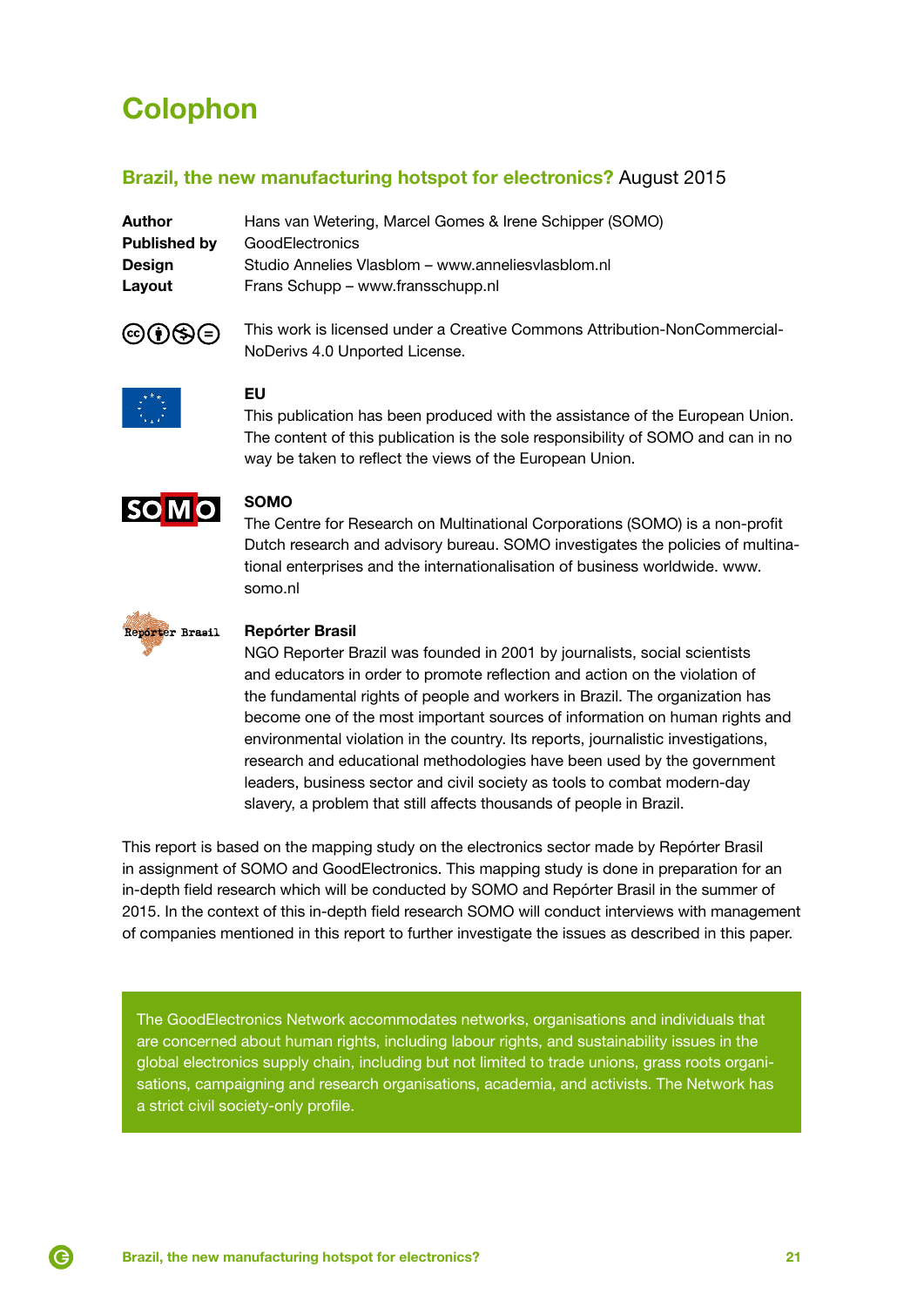# <span id="page-21-0"></span>**Bibliography**

Bibliography Tavares, Walkyria M. Leitão. A indústria eletrônica no Brasil e seu impacto sobre a balança comercial. Study launched by the Brazilian Congress. 2001. Available at [http://www2.camara.leg.br/documentos-e-pesquisa/publicacoes/](http://www2.camara.leg.br/documentos-e-pesquisa/publicacoes/estnottec/arquivos-pdf/pdf/108604.pdf) [estnottec/arquivos-pdf/pdf/108604.pdf](http://www2.camara.leg.br/documentos-e-pesquisa/publicacoes/estnottec/arquivos-pdf/pdf/108604.pdf)

Diagnóstico do Arranjo Produtivo da Indústria do Vale da Eletrônica. Federação das Indústrias do Estado de Minas Gerais. 2007. Available at [http://www.fiemg.org.br/admin/BibliotecaDeArquivos/Image.aspx?ImgId=25018&TabId=11922&portalid=23](http://www.fiemg.org.br/admin/BibliotecaDeArquivos/Image.aspx?ImgId=25018&TabId=11922&portalid=238&mid=27747) [8&mid=27747](http://www.fiemg.org.br/admin/BibliotecaDeArquivos/Image.aspx?ImgId=25018&TabId=11922&portalid=238&mid=27747)

Greater Brazil Plan, Report 2011-14, Govern of Brazil. Available at [http://www.brasilmaior.mdic.gov.br/images/data/201411/](http://www.brasilmaior.mdic.gov.br/images/data/201411/f97a72083144d28b26013b7261e7e06b.pdf) [f97a72083144d28b26013b7261e7e06b.pdf](http://www.brasilmaior.mdic.gov.br/images/data/201411/f97a72083144d28b26013b7261e7e06b.pdf) 

Gutierrez, Regina Maria Vinhais. Complexo eletrônico: Lei de Informática e competitividade. BNDES Setorial 31, p. 5-48, 2010. Avaibable at <http://www.pedbrasil.org.br/ped/artigos/A864C4DD910AFFAA.pdf>

Report A Indústria em Número. Brazilian Industrial Confederation (CNI).May, 2015. Available at [http://arquivos.portaldaindus](http://arquivos.portaldaindustria.com.br/app/cni_estatistica_2/2015/02/11/165/INDUSTRIA_EM_NUMEROS_mai2015_mobile.pdf?r=0.45080128177)[tria.com.br/app/cni\\_estatistica\\_2/2015/02/11/165/INDUSTRIA\\_EM\\_NUMEROS\\_mai2015\\_mobile.pdf?r=0.45080128177](http://arquivos.portaldaindustria.com.br/app/cni_estatistica_2/2015/02/11/165/INDUSTRIA_EM_NUMEROS_mai2015_mobile.pdf?r=0.45080128177)

Jorge, Marina; Dantas, Alex. Investimento estrangeiro direto e inovação: um estudo sobre ramos selecionados da indústria no Brasil. Anpec Meeting 2008. Available at <http://www.anpec.org.br/encontro2008/artigos/200807211355590-.pdf>

Report Manual de Apoio aos Arranjos Produtivos Locais. Ministry of Development, Industry and Foreing Trade.2006. Available at [http://www.mdic.gov.br/arquivos/dwnl\\_1199885181.pdf](http://www.mdic.gov.br/arquivos/dwnl_1199885181.pdf)

Andrade, Ilse Baumegger Silveira de. Processo Produtivo Básico (PPB). 2014. Article available at http://www.liraa.com.br/ conteudo/2562/processo-produtivo-basico-ppb

Petry, Rodrigo. Brasil assume 3º lugar na venda mundial de computador. Newspaper O Estado de S. Paulo. 2011. Available at <http://economia.estadao.com.br/noticias/negocios,brasil-assume-3-lugar-na-venda-mundial-de-computador,80422e>

Ferreira Filho, Manoel Gonçalves. Curso de Direito Constitucional. 35ª Edição – São Paulo, Saraiva, 2009.

Silva Neto, Manoel Jorge e. Proteção Constitucional dos Interesses Trabalhistas – Difusos, Coletivos e Individuais Homogêneos. São Paulo: LTr Editora, 2001.

Logística Reversa de Equipamentos Eletroeletrônicos – Análise de Viabilidade Técnica e Econômica. Brazilian Agency for Industrial Development – ABDI. 2013.

Available at [http://www.mdic.gov.br/arquivos/dwnl\\_1367253180.pdf](http://www.mdic.gov.br/arquivos/dwnl_1367253180.pdf) 

Bampi, Sérgio (coordenador). Perspectivas do investimento em eletrônica. Rio de Janeiro: UFRJ, 2008/2009. Available at [http://www.bndes.gov.br/SiteBNDES/export/sites/default/bndes\\_pt/Galerias/Arquivos/empresa/pesquisa/pib/pib\\_eletronica.pdf](http://www.bndes.gov.br/SiteBNDES/export/sites/default/bndes_pt/Galerias/Arquivos/empresa/pesquisa/pib/pib_eletronica.pdf)

Brazil Blazes Path for Latin American Markets – October 19, 2011, http://www.intelfreepress.com/news/brazil-blazes-pathfor-latin-american-markets/158/ and http://www.abinee.org.br/abinee/decon/decon15.htm

<http://www.pedbrasil.org.br/ped/artigos/A864C4DD910AFFAA.pdf />

http://arquivos.portaldaindustria.com.br/app/cni\_estatistica\_2/2015/02/11/165/INDUSTRIA\_EM\_NUMEROS\_mai2015\_mobile. pdf?r=0.45080128177

http://economia.estadao.com.br/noticias/negocios,brasil-assume-3-lugar-na-venda-mundial-de-computador,80422e

http://www.teleco.com.br/pais/celular.asp

 $\Theta$ 

The Brazil Business – Egil Fujikawa Nes – 10 September 2012 – http://thebrazilbusiness.com/article/manaus-free-trade-zone

PC Business in Brazil – An overview – 28 december 2012, pavanvvyas – http://www.slideshare.net/pavanvvyas/pc-businessin-brazil-an-overview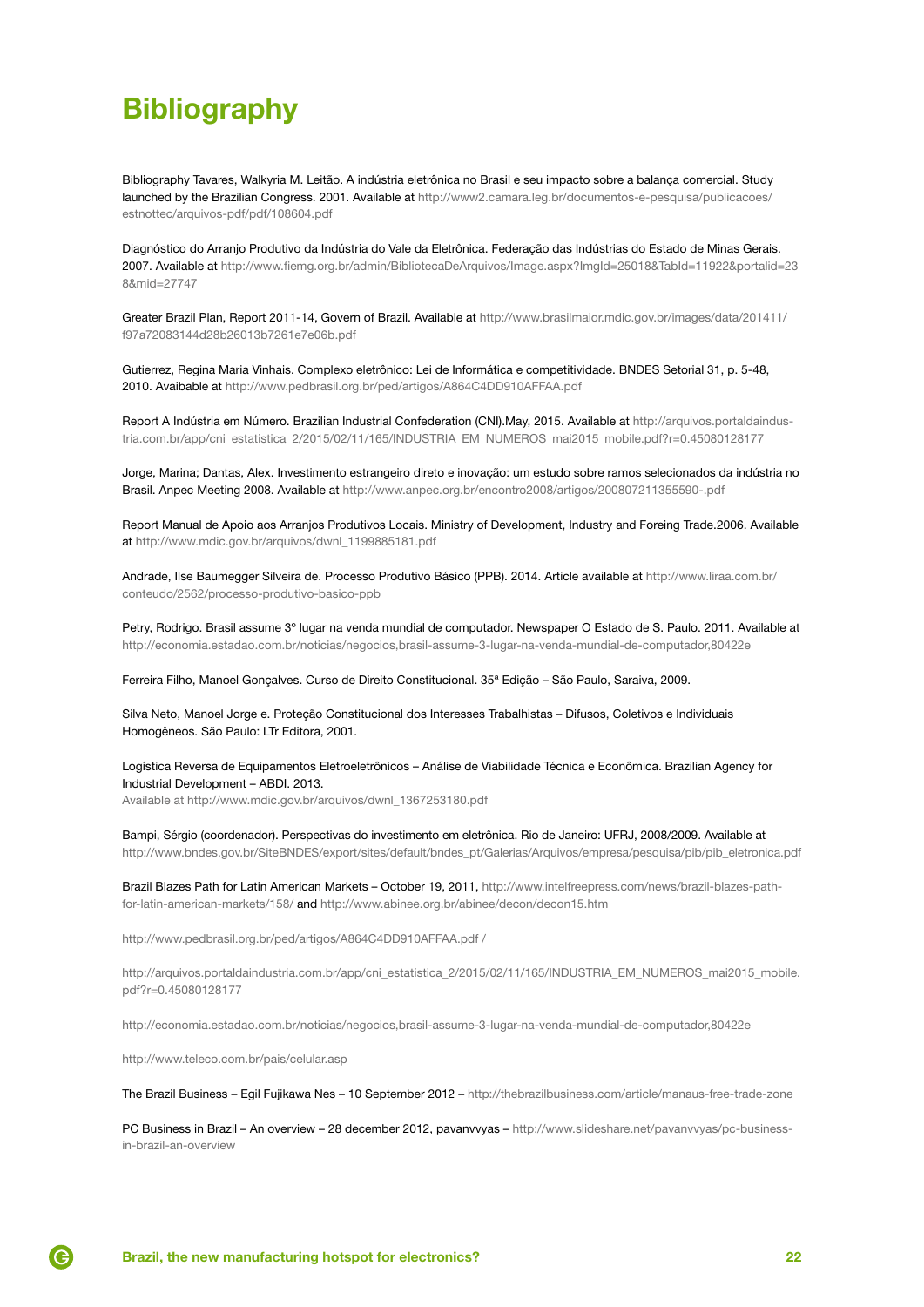http://www.aomevents.com/media/files/ISS%202012/ISS%20SESSION%208/Montanari.pdf

BMI Research – Brazil's Local Technology Manufacturing Risks and Rewards Finely Balanced – Brazil | Information Technology | Mon Jun 15, 2015

Plano Nacional de Banda Larga in Brazil – Egil Fujikawa Nes – The Brazil Business – 28 March 2013, at: http://thebrazilbusiness.com/article/plano-nacional-de-banda-larga-in-brazil

http://www.abinee.org.br/ing/informac/decon.htm

Brazil Blazes Path for Latin American Markets – October 19, 2011, at: http://www.intelfreepress.com/news/brazil-blazes-pathfor-latin-american-markets/158/

http://www.brasilmaior.mdic.gov.br/images/data/201411/f97a72083144d28b26013b7261e7e06b.pdf

http://www.liraa.com.br/conteudo/2562/processo-produtivo-basico-ppb

BMI Consumer Electronics Report, Brazil Consumer Electronics Report, July 1, 2015

The Brazil Business – Egil Fujikawa Nes – 10 September 2012, at: http://thebrazilbusiness.com/article/manaus-free-trade-zone

http://www.anpec.org.br/encontro2008/artigos/200807211355590-.pdf

http://www.baguete.com.br/noticias/10/06/2015/emc-fabrica-xtremio-no-brasil

Foxconn says looking at investment opportunities in Brazil, by Jonathan Standing, Argin Chang and Faith Hung, at: <http://www.reuters.com/article/2011/04/13/us-brazil-foxconn-idUSTRE73B6BD20110413>

http://foxconn.com.br/Historia.aspx

Common Benefits in Brazil, Andréa Novais, The Brazil Business, 17 December 2013 – http://thebrazilbusiness.com/article/ common-benefits-in-brazil

Eric Ehrmann – High Flying Apple Hits Turbulence In Brazil, Foxconn's Gou Calls Workers 'Animals', 07/02/2012, at: http://www.huffingtonpost.com/eric-ehrmann/apple-brazil-foxconn\_b\_1463666.html

Metalúrgicos da LG de Taubaté aprovam estado de greve – 02/02/2012, at: http://www.redebrasilatual.com.br/ trabalho/2012/02/metalurgicos-da-lg-de-taubate-aprovam-estado-de-greve

Mais de 20 viaturas da PM atiram contra greve em Betim, at: http://www.vermelho.org.br/noticia/14324-8 – 20 de março de 2007 – <http://www.abinee.org.br/ing>

http://www.abinee.org.br/ing/abinee/associa/emptl.htm

http://www.brasil.gov.br/economia-e-emprego/2014/02/estudo-sobre-logistica-de-residuos-eletronicos-e-divulgado. Complete study available at http://www.mdic.gov.br/arquivos/dwnl\_1362058667.pdf

Funcionários da Foxconn entram em greve no Brasil -Por Redação Olhar Digital, 15/09/2014, at: http://olhardigital.uol.com.br/pro/noticia/funcionarios-da-foxconn-entram-em-greve-no-brasil/44117

Foxconn de Jundiaí pode entrar em greve na semana que vem – 26 de abril de 2012, at:

http://www.techguru.com.br/foxconn-de-jundiai-pode-entrar-em-greve-na-semana-que-vem/

Greve ameaça produção da Foxconn em Jundiaí – Jornal de Jundiai, 25/04/2012, at: [http://portaljj.com.br/interna.asp?Int\\_IDSecao=3&Int\\_ID=176018](http://portaljj.com.br/interna.asp?Int_IDSecao=3&Int_ID=176018)

Trabalhadores da montadora de produtos da Apple entram em greve no Brasil – Por Bruno Micali – 24 abr 2015 – http://www.jj.com.br/noticias-14410-funcionarios-da-foxconn-i-entram-em-greve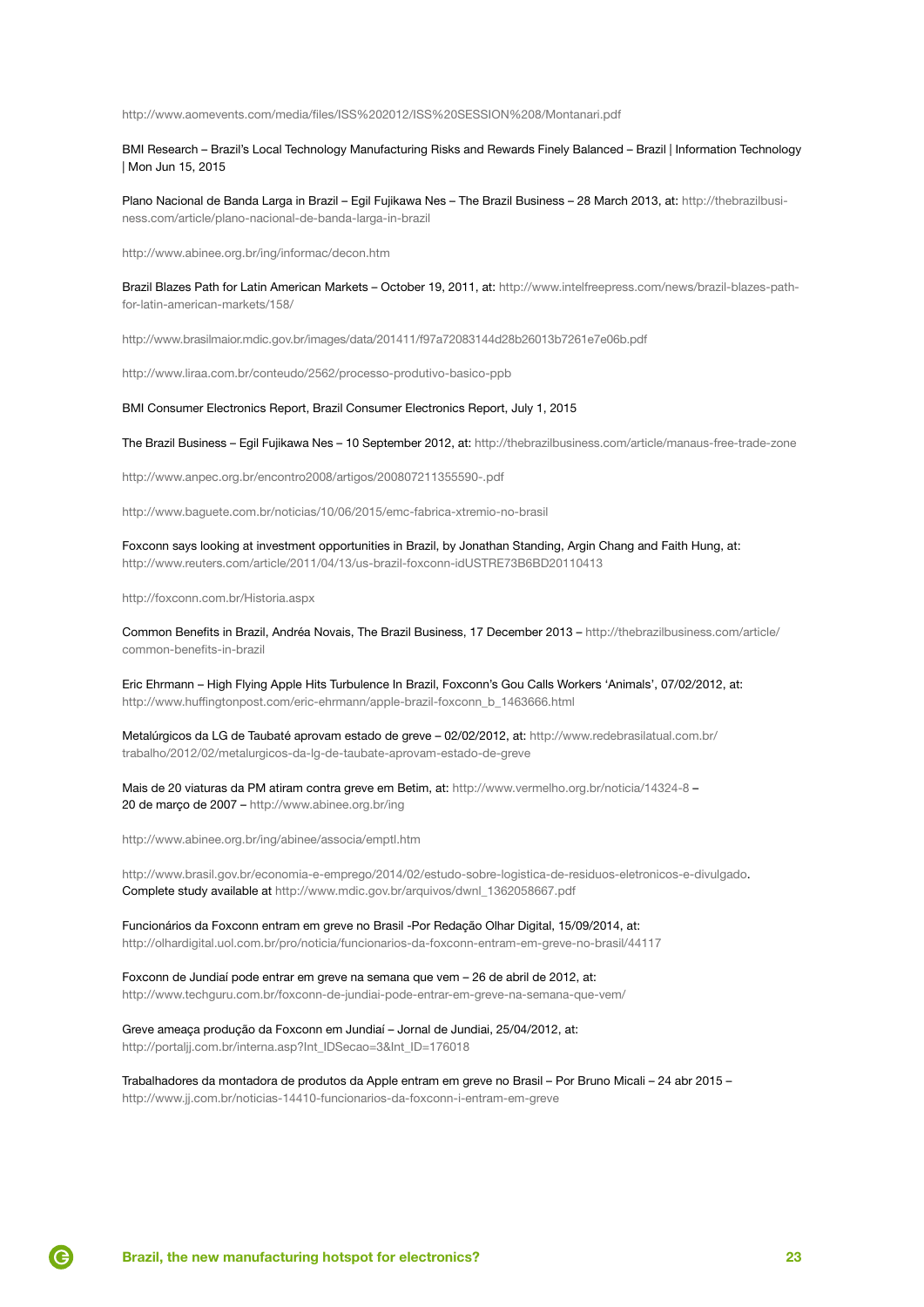O Estadao de S.Paulo, Assédio moral assombra a LG – Paula Pacheco – 8 de fev de 2010, at: http://www.estadao.com.br/ noticias/geral,assedio-moral-assombra-a-lg,507902

Foxconn chairman likens his workforce to animals, in: We Want China Times -Knowing China through Taiwan, 2012-01-19, at: http://www.wantchinatimes.com/news-subclass-cnt.aspx?id=20120119000111&cid=1102&MainCatID=0

http://www.tst.jus.br/noticia-destaque/-/asset\_publisher/NGo1/content/foxconn-brasil-e-absolvida-de-indenizar-empregadopor-declaracao-de-presidente-mundial-da-empresa – 2012

Brazilian Employment Law in a Nutshell –Andréa Novais – The Brazil Business – 15 May 2012, at:http://thebrazilbusiness.com/ article/brazilian-employment-law-in-a-nutshell and<http://www.old.apcefrs.org.br/jb/2009/outubro/09.pdf>

http://acritica.uol.com.br/noticias/manaus-amazonas-amazonia-Ergonomia-trabalho-muitas-falhas-medico-entrevista-Hudson\_Araujo-economia-dinheiro-empregos\_0\_1109889013.html

http://www.sec-audit.com/por/main.asp

CNN – January 9, 2009 – Government fights slave labor in Brazil +Brazil's 'dirty list' names and shames companies involved in slave labour, at:<http://edition.cnn.com/2009/WORLD/americas/01/09/brazil.slavery/index.html?iref=allsearch>

http://www.theguardian.com/sustainable-business/brazil-dirty-list-names-shames-slave-labour [http://www.dol.gov/ilab/](http://www.dol.gov/ilab/reports/child-labor/brazil.htm) [reports/child-labor/brazil.htm](http://www.dol.gov/ilab/reports/child-labor/brazil.htm) – June 24, 2013

Could Foxconn's factory in Brazil be a model for Apple production? by Jay Greene – April 11, 2012, at: http://www.cnet.com/ news/could-foxconns-factory-in-brazil-be-a-model-for-apple-production/

Appleinsider.com, Foxconn angers Brazilian officials with slow manufacturing ramp-up, Monday, April 13, 2015, at: http://appleinsider.com/articles/15/04/13/foxconn-angers-brazilian-officials-with-slow-manufacturing-ramp-up

Reuters – Mon Apr 13, 2015 – Brazil's iPhone investment falls short on promises of jobs, lower prices, by Brad Haynes, at: http://www.reuters.com/article/2015/04/13/us-foxconn-brazil-apple-insight-idUSKBN0N40CP20150413

http://g1.globo.com/tecnologia/noticia/2014/11/apple-vende-no-brasil-os-novos-iphones-mais-caros-do-mundo.html

o Estadão.com, Samsun e LG desistiram de novas fabricas, 19-01-2015, at: http://economia.estadao.com.br/noticias/ geral,samsung-e-lg-desistiram-de-novas-fabricas-no-brasil-imp-,1621698

http://www.redebrasilatual.com.br/trabalho/2012/02/metalurgicos-da-lg-de-taubate-aprovam-estado-de-greve – Metalúrgicos da LG de Taubaté aprovam estado de greve, Empresa ameaça cortar efetivo, alegando excesso de funcionários, 02/02/2012

<http://www.abinee.org.br/ing/informac/decon.htm>

[http://exame.abril.com.br/economia/noticias/brasil-fica-em-5o-como-destino-de-investimentos.](http://exame.abril.com.br/economia/noticias/brasil-fica-em-5o-como-destino-de-investimentos)

<https://economics.rabobank.com/publications/2014/january/brazils-social-challenges/>

[http://www1.folha.uol.com.br/mercado/2014/08/1502977-produzir-no-brasil-e-23-mais-caro-do-que-nos-eua-de-acordo](http://www1.folha.uol.com.br/mercado/2014/08/1502977-produzir-no-brasil-e-23-mais-caro-do-que-nos-eua-de-acordo-com-estudo.shtml)[com-estudo.shtml](http://www1.folha.uol.com.br/mercado/2014/08/1502977-produzir-no-brasil-e-23-mais-caro-do-que-nos-eua-de-acordo-com-estudo.shtml)

 $\Theta$